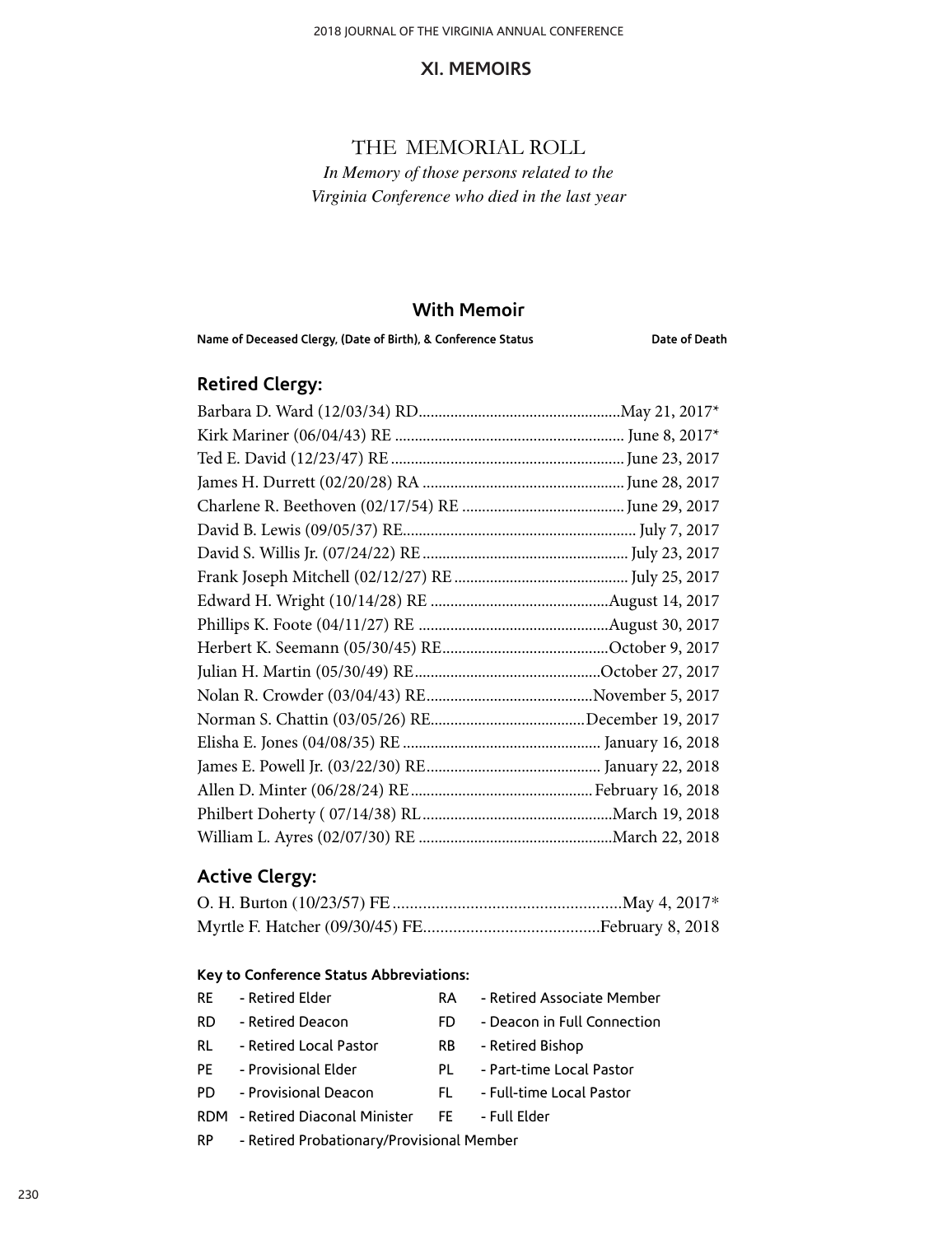### **Without Memoir**

**Name of Deceased Spouse and (Related Clergy's Name) Date of Death**

# **Retired Diaconal**

| Mildred S. Cooper (07/06/21) RDMJanuary 31, 2017* |  |
|---------------------------------------------------|--|
|                                                   |  |

# **Spouses of Clergy:**

| Cloyd C. Morris (Rev. Connie Gibbs-Morris)  April 27, 2017*  |  |
|--------------------------------------------------------------|--|
|                                                              |  |
| Billie C. Morris (Rev. Michael S. Morris)  September 2, 2017 |  |
| Nellie Sallinger (Rev. Murray Sallinger)  October 20, 2017   |  |
| Jean Stockton (Bishop Thomas Stockton) November 11, 2017     |  |
| Martha Crumb (Rev. Charles W. Crumb)November 18, 2017        |  |
| Barbara Setchel (Rev. Eugene Setchel)November 26, 2017       |  |
| Catherine G. Hicks (Rev. Harold L. Hicks) December 3, 2017   |  |
| Pauline Thomas (Rev. William K. Thomas) January 6, 2018      |  |
| Janet R. Pfeiffer (Rev. Bruce Pfeiffer) January 14, 2018     |  |
| Stephanie N. Fitch (Rev. Aaron Fitch) February 15, 2018      |  |
| Billy B. Gentry (Rev. Kay Barstow-Gentry) March 6, 2018      |  |
|                                                              |  |
|                                                              |  |
|                                                              |  |

# **Spouses of Deceased Clergy:**

| Loretta Lynch Miller (Rev. Richard Stephen Miller) July 9, 2016* |  |
|------------------------------------------------------------------|--|
|                                                                  |  |
|                                                                  |  |
|                                                                  |  |
|                                                                  |  |
| Mathilde L. Sheffield (Rev. Wesley Sheffield)August 12, 2017     |  |
|                                                                  |  |
|                                                                  |  |
|                                                                  |  |
|                                                                  |  |
| Arianne Lowell (Rev. C. Stanley Lowell)October 15, 2017          |  |
|                                                                  |  |
| Marie C. Withers (Rev. William Withers)November 1, 2017          |  |
|                                                                  |  |
| Delores Taylor (Rev. William Taylor) November 11, 2017           |  |
| Gertrude Anderson (Rev. Lawrence Easton)December 6, 2017         |  |
| Sarah K. Hennings (Rev. James C. Hennings)January 18, 2018       |  |
|                                                                  |  |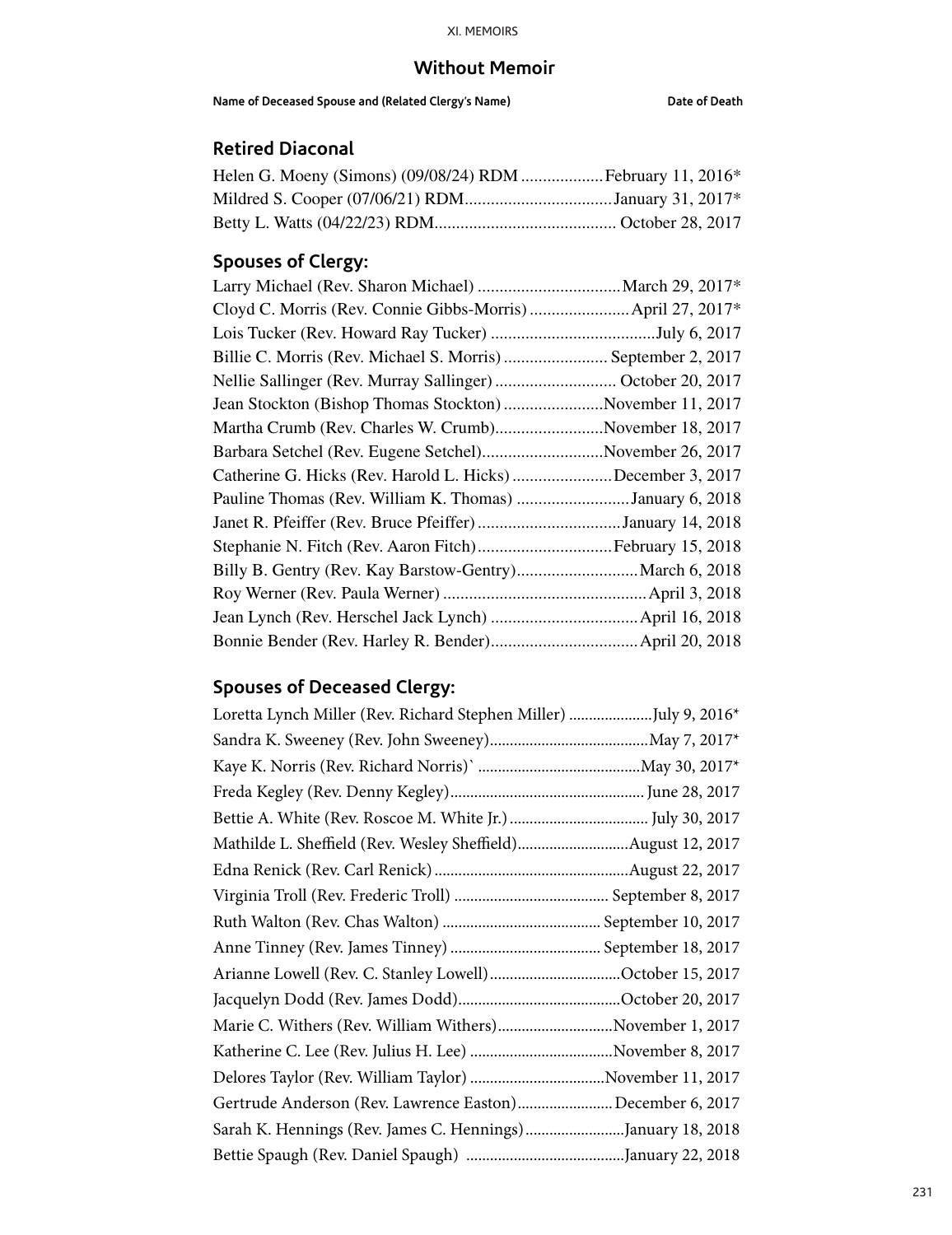2018 JOURNAL OF THE VIRGINIA ANNUAL CONFERENCE

| $*$ Not Reported at 2017 A.C. | Updated 04/20/2018 |
|-------------------------------|--------------------|

#### **Lay Members**

*of the 2017-2018 Annual Conference who have died in the last year*

| Walter H. Preston, Sr. (1/6/18)  Mount Olivet UMC, Roanoke District |
|---------------------------------------------------------------------|
|                                                                     |



**WILLIAM LANSING AYRES 1930 - 2018** 

William Lansing Ayres, a United Methodist minister for 40 years, passed away on March 22, 2018, at The Crossings of Blacksburg, Va. He was 88.

Preceded in death by his first wife, Ann Ayers, those left to cherish his memory are his current wife, Eleanor (Sally) Davis; his sisters, Annette Andrews, Aggie Mallory, and Ginny Johnston; his son, Bill Ayres Jr.; his daughters, Patti Talbot and Debbie Cockerham; sons-in-law, Lee Talbot and Mike Cockerham, a daughter-in-law, Gayle Ayres, granddaughters Samantha Lowell, Amy Cockerham and Anna Cockerham; grandsons, Jamie Talbot and Jon Talbot; great-grandsons, Ian Bravo Lowell and Jacob Talbot, and a great-granddaughter, Claire Talbot. With his marriage to Sally, his blessings of family extended to include her children, Tom and Glen Davis along with their wives, Judy and Terri, six grandchildren and 11 great-grandchildren.

Special thanks and gratitude to the staff at The Crossings who treated him with such love and patience in his last days. Also to those friends and members of his various churches who came to visit him in later years. They told him how much his counseling meant to them. They remembered working with him for Habitat for Humanity, Meals on Wheels, The Montgomery County Christmas Store, and traveling with him to help the victims of hurricanes. They remembered the Sunday School classes he taught and his good works. As a minister and as a man, he championed civil rights, women's rights, the cause of all those excluded or looked down on because of their poverty, sexuality, race or nationality. It wasn't always easy but it was what the Bible told him to do. A number of his sermons are available on "My Father's Blog" (blogofmyfather.com). Making them accessible was something he worked on with his daughter, Patti, during his last days.

He was an avid Hokie fan, and a man who did his best to make it to the plays and recitals and the baseball games, soccer games, and basketball games of his children and grandchildren. He loved gardening and fishing. He loved singing with the Joy Singers. He could milk a cow. He could square dance. He could do pushups until he was well into his eighties. He always had room for dessert. Though he could lose his temper, he handled setbacks with grace and was truly grateful for all God had given him. He was a thoughtful, loving, kind, affectionate man. He will be missed.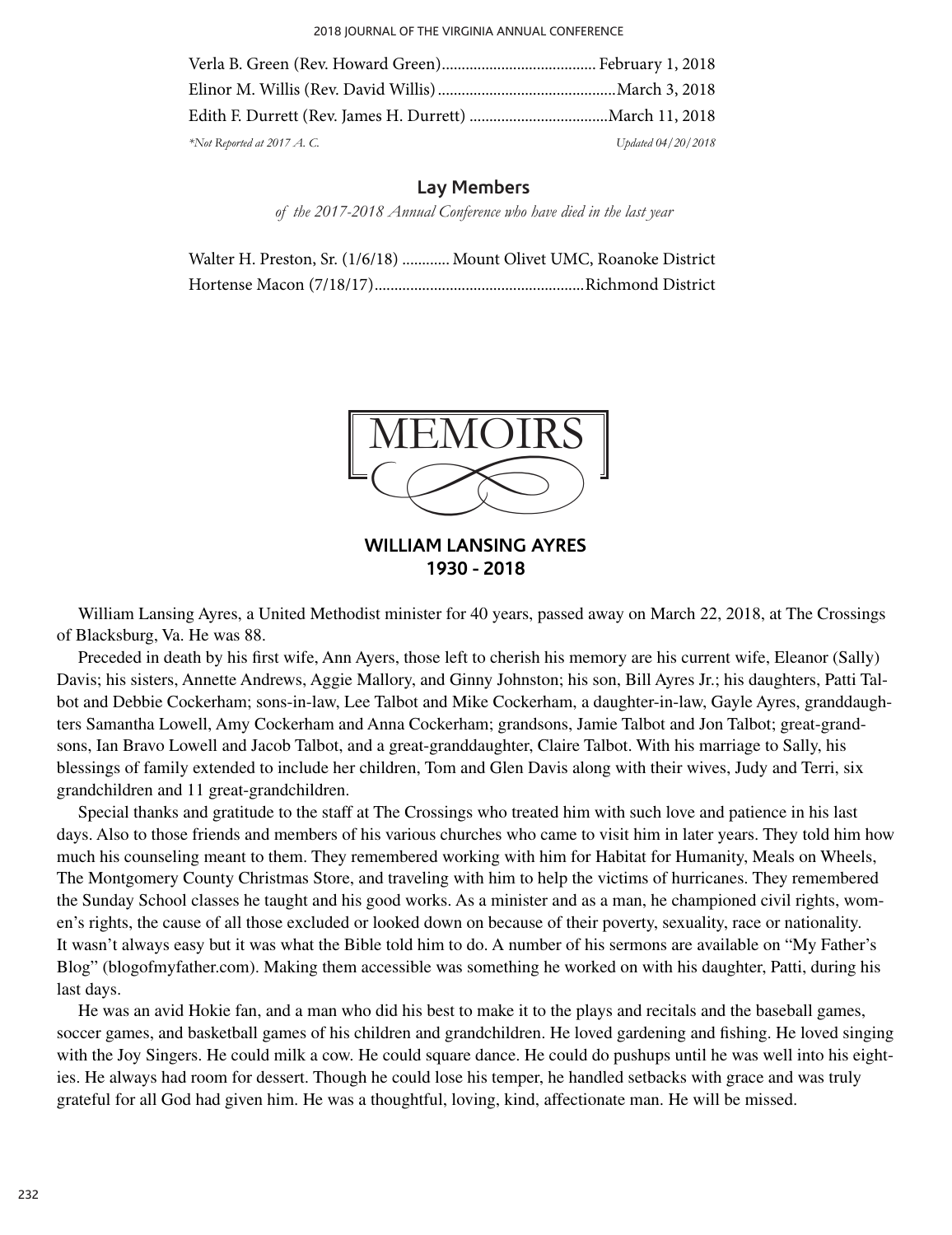#### **CHARLENE RUTH BEETHOVEN 1954 - 2017**

O breath of God, our lives have been touched by a woman whose heart and spirit are so large that death cannot keep her touch from our lives even now. She has been and is still a reflection of the creating, redeeming, and sustaining love of God known in Jesus Christ through the power of the Spirit.

 The facts of her life seem simple. Charlene Ruth Beethoven was born in San Diego, CA on February 17, 1954, to Edwin and Ruth Beethoven, elder sister to Willetta Beethoven Miller, born two years later. She graduated from George Mason High School in Falls Church, Virginia, where she was a member of Dulin UMC. Charlene graduated in 1976 from the University of Virginia with a B.A. in Religious Studies. While in Charlottesville, she was an active member in the Wesley Foundation, forging deep ties with so many fellow students, some of whom become colleagues in the Virginia Conference. Charlene flourished in her years at Garrett-Evangelical Seminary, receiving her M.Div. in 1979.

Throughout her ministry, Charlene touched many lives as an associate pastor at Good Shepherd UMC in Dale City, as pastor at Christ UMC in Newport News, the Newsomes Charge in Southampton County, Enon UMC in Mechanicsville, Greenwood UMC in Glen Allen, and Chamberlayne Heights UMC in Richmond. For a number of years, Char was active in the Emmaus Communities of the National Capital Area, Tidewater Virginia, and the Sunshine Community. She was a mentor to many women and men coming through the candidacy program for ordained ministries, as well as to UM students at Union/PSCE in Richmond. In retirement, Charlene served as an interim pastor at churches on the Ashland District.

On her arrival in Newport News in 1984, the Wahoo Charlene Beethoven met the Hokie Elmer Wilson, falling so deeply in love that even school rivalries could not truly divide the house. They married in 1985 and with great joy welcomed sons Ryan and Philip Beethoven-Wilson in 1986 and 1991, respectively. Over the years, the B-W home, wherever it was situated, became a place of hospitality, nourishment, and healing for the hockey community and others. A force of nature herself, Charlene created an atmosphere where boys and girls became young men and women of her extended family.

Her own heart and family grew even in the midst of grief, mourning the death of Elmer in 2003, while continuing to raise their sons. In 2009, she and Mark Baird married, and together parented his daughter Kristie. With joy in 2010, Charlene welcomed Meredith, Ryan's wife. She was delighted to become "Mama Char" to Kristie's son Adrian in 2013, and Ryan and Meredith's daughter Harlow in 2014. She was looking forward to the birth of the latter's little sister Piper in July 2017, and to the marriage of Philip and Erica Flagg in September 2017. Even in death, her presence is known in their lives now.

When death came on June 29, 2017, Charlene was surrounded by those she loved and those who loved her. We miss our sweetheart, mother, mother-in-law, grandmother, sister, friend, and heart-sister. Our lives will never be the same because we have known this precious servant of God.

Charlene lived life with gusto and openness of spirit. She refused to let degenerative arthritis and other ailments put limits on her. Working with God's deep abiding Spirit, she truly was a part of living the Kindom (intentionally spelled) of God here in our midst. She claimed and lived the power of the Resurrection in the fullness of her life.

Take care, precious servant of God.

*–Written by Mochel Morris*

#### **O.H. BURTON 1957 - 2017**

To put O.H. Burton into words is an impossible task. So many facets make up his character — son, husband, father, pastor, spiritual director, artist and more.

O.H. was born in Salisbury, Maryland on October 23, 1957 and was raised on the family farm on the Eastern Shore of Virginia. He is survived by his mother Jeanne, his wife Mary, a son Layel and his wife Lacy, and a daughter, Lynley.

O.H. graduated from Atlantic High School in 1976 and went on to pursue a degree in Auto-Diesel Mechanics from Delaware Tech and Community College. He supported himself through school working the graveyard shift in a textile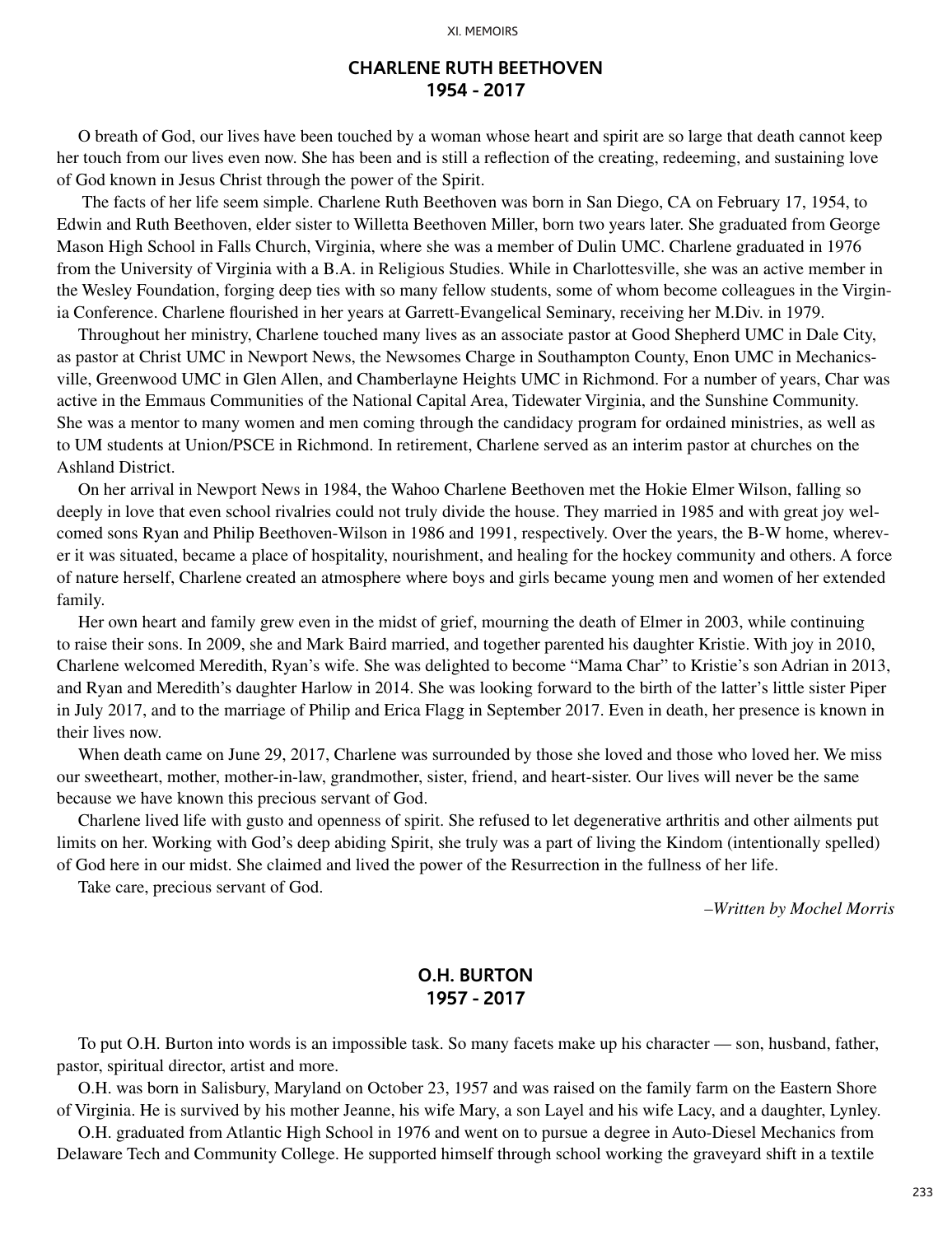mill and cutting meat in a local market on the weekends. Summers were spent packing cucumbers on a farm.

In 1978 after graduation from Delaware Tech, O.H. returned home to the Eastern Shore with the realization that he had graduated from high school and technical college without actually being able to read. He enrolled in Eastern Shore Community College taking basic classes to learn to read. A dedicated teacher and mentor discovered that O.H. has dyslexia, and through her efforts, O.H. learned how to read as he actually saw words. Also at this time, O.H. felt he could no longer ignore the call to ministry he had heard for many years. O.H. often told as part of his testimony of God's persistent call relentlessly hounding him. One day, felling God's call as he drove past his home church, O.H. stopped. He knew the door was open do he went in to pray. Begging God, "Please just don't make me preach." O.H. said at that time the door to the church opened and the pastor entered saying, "O.H. I saw your car. I have been needing to call you. This Sunday is laity Sunday, and I want you to preachy." Well, preach he did and then made the decision to transfer from Eastern Shore Community College to Virginia Wesleyan College as a candidate for ministry. O.H. graduated in 1982 receiving a BA in Humanities with emphasis in English Literature, Art and Philosophy. O.H. went on to Drew University graduating Cum Laude with a Masters of Divinity in 1985. While at Drew, O.H. served churches in New York City and Jersey City, new Jersey. First serving Broadway Temple UMC in Spanish Harlem as a student pastor and then Christ Church UMC in Jersey City where he ran a soup kitchen and assisted the homeless. O.H. protested injustice and preached peace. O.H. had a passion for feeding the world both physically and spiritually. Once in the Virginia Conference, O.H. was a part of the covenant group of the Society of Saint Andrew.

Entering the Virginia Conference as a Deacon on 1985 and ordained Elder in 1988, O.H. served for 32 years. O.H. served Asbury Harrisonburg, Shady Grove and Olivet Spotsylvania, Grace and Calvary Parksley. Grace became a station where O.H. continued. Messiah Chesapeake, Fairview Danville, Tabernacle Poquoson, First Hopewell, and Benns Smithfield. His conference record speaks for itself. He served well for 32 years holding many district and conference positions throughout his career. O.H. was a certified spiritual director and a volunteer chaplain.

As a father, O.H. wanted to be in the middle of it all. For our son Layel (now 27) that meant the two of them building race cars in the parsonage garage and spending all day/night Saturdays at Langley Speedway. Instilled in Layel was a strong work ethic and its benefits as well as pursuing your dreams. There were not many conversations with people where O.H. did not pull out his phone to share picture of Layel and his latest race car. The pride in his son was evident to all. During this time of racing, O.H. became a chaplain with NASCAR through the Motor Racing Network (MRN) and was an example and friend to many drivers and team members. O.H. and Layel both served as leaders of Emmaus weekends. Serving together on one team was special for them both. Layer no longer a little boy but a spiritual leader and mentor to others exhibits characteristics of O.H. himself.

For our daughter Lynley (now 21) O.H.'s love meant that whatever Lynley was interested in O.H. was, too. What she studied, he studied. O.H. wanted to know about all of the things Lynley was interested in. O.H. loved the way Lynley's mind worked. He was proud of her independence and strong character. Once again the phone would come out to show off his beautiful daughter. For a teenager this was embarrassing, but he really was in awe of Lynley. Father and daughter had a mutual admiration of Mustangs so Lynley never had to fill her car with gas because her dad always offered just so he could drive her car. O.H. read and collected "the classics" for Lynley. Both O.H. and Lynley are deep thinkers and dedicated to study.

O.H.'s earthly life was short and a lot was not finished according to his plan. What is evident is God's plan. O.H. was called to ministry and he served faithfully. He gave of his time and talents. He befriended communities and churches across the conference. On May 4, 2017, O.H. went Home. Orville Hargis "O.H." Burton Jr.—he lived well, he loved well, he fought well and died well. He will fare well in his new home not made of human hands, but hands eternal. May God rest and bless his soul.

### **NORMAN CHATTIN 1926 - 2017**

The Reverend Norman Chattin, of Richmond, Va., died December 19, 2017. He is survived by his devoted wife of 70 years, Bernice Bryan Chattin; daughter, Norma Anne Chattin; and son-in-law, Henry Verlander; one granddaughter, Kathryn Renee Chattin; two great-granddaughters, Hailee and Macie Marchese; and many nieces and nephews. He was predeceased by his son, David Bryan Chattin. After serving in the Navy during World War II he went on to graduate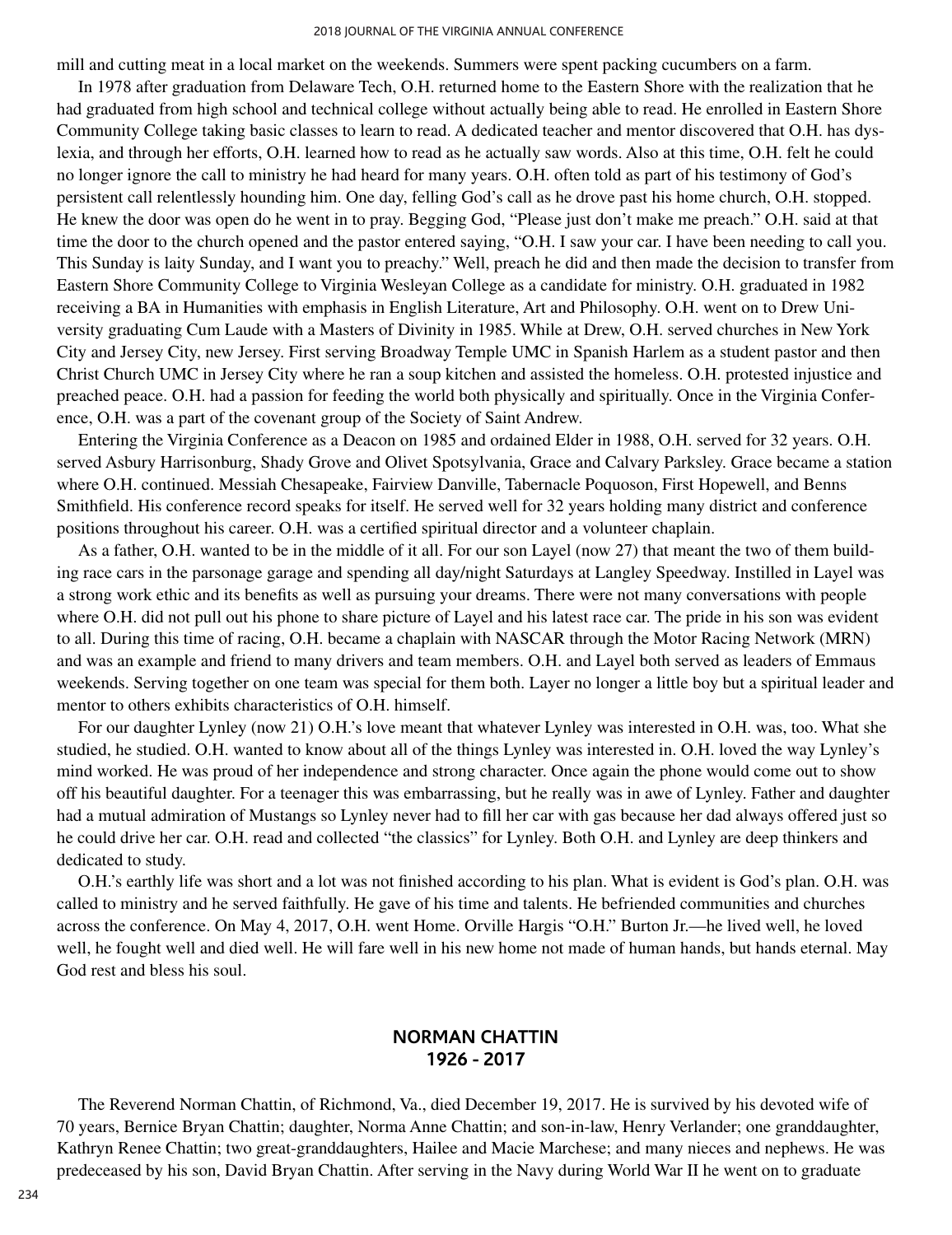from Randolph-Macon College and Duke Divinity School. Over a period of 40 years, he served as senior pastor in ten church appointments with the Virginia United Methodist Conference.

#### **MILDRED S. COOPER 1921 - 2017**

Mildred Sunshine Cooper (Millie), 95, of Newport News, passed away on Tuesday, January 31, 2017. She was the second daughter of Mr. and Mrs. Augustus Young Cooper Senior, born July 6, 1921. Millie grew up in Newport News from the age of 3 until 24. She and her family lived just around the corner from Chestnut Methodist Church.

After graduating from high school Millie remained in Newport News. When the United States joined the fight with the Allied Forces in World War ll, Millie secured a good job at the shipyard. She was very involved at old Chestnut Church and was the volunteer leader of their youth group. After MYF and the worship service on Sunday nights, the youth would go to the parsonage at the invitation of Dr. and Mrs. A.B. Clark for refreshments and games. When Clark transferred to Ginter Park Methodist Church in Richmond he asked Millie to be the youth director at his new church. She went to Richmond, visited the church, met the staff, interviewed for the position and was hired the same day. Millie had never been away from home. She and her older sister, Rose were the sole supporters of their mother and younger brother, A.Y.

She said the first year at Ginter Park was a real "eye opener". She was extremely homesick and cried herself to sleep for weeks. The congregation was very different from Chestnut. Some of the youth were only a couple of years younger than she. "I had no training and literally didn't know what to do." Out of necessity she learned quickly. She worked as a part-time youth director and also as a part time secretary. When summer arrived the pastor went on a month's vacation and left her in charge of everything except preaching on Sunday. Many times she would be the only one in the church building at night, often not leaving until midnight.

At the end of that first year she knew her calling. Going back to the shipyard was no longer something she was willing to do. She wanted to make her life count for the cause of Christ. Working with the large youth group at Ginter Park (40-50 youth on Sunday nights) had awakened a calling to make ministry her life's work.

She knew she needed some formal training to do the job well. She talked with the Youth Director at the Virginia Conference, who recommended she go to Nashville, the headquarters of the National Methodist Church, South. There Millie got a job at the national office and attended college part time. The national office paid for her expenses to get to Nashville. It was the first time Millie had ever been on a train. Millie worked days and took classes at Peabody College (now part of Vanderbilt University) at night year round. The experience and education she got from working at the denominational headquarters was as useful as what she was learning in her college classes. It took Millie seven years, but at the end she had a BA degree in English from Peabody and a Master's Degree in Christian Education from Scarritt College.

Upon graduation, she returned to Chestnut as Director of Christian Education. Millie was delighted to be at her home church again. She stayed there 2 years and then moved on to Monumental UMC in Portsmouth where she served 7 years. Her last post to an individual church was to Arlington UMC. The pastor, Dr. Riddick, was transferred to the Virginia Conference office where he lead the conference staff. As he left Arlington Riddick told Millie, "I go to prepare a place for you." A year later he sent for her to come to Richmond to head the Youth Ministry of the Virginia Conference. Millie stayed there for 15 years until her retirement in l984.

Millie innovated countless projects and programs for youth during her years at the Conference office on West Broad Steet, but her proudest accomplishment was planning and implementing the YES program. She approached Dr. Elmer Thompson, about her idea and he agreed to work with her. Millie and Elmer along with Rev. Wade Munford envisioned the YES program.

YES stands for Youth Engaged in Service. YES kids were juniors or seniors in high school who spent six weeks in the summer living and ministering in distressed areas somewhere in Virginia. Some went to the Eastern Shore where they helped migrant workers; others worked in churches providing summer programs for under-privileged children. Millie oversaw the selection of youth volunteers, managed the week long training classes for the successful applicants, arranged travel logistics, secured housing and accommodations for the YES kids, kept them safe and supported all summer long. This program lasted until Millie's retirement.

YES began more than 40 years ago. Millie designed YES training curriculum that boldly taught about disability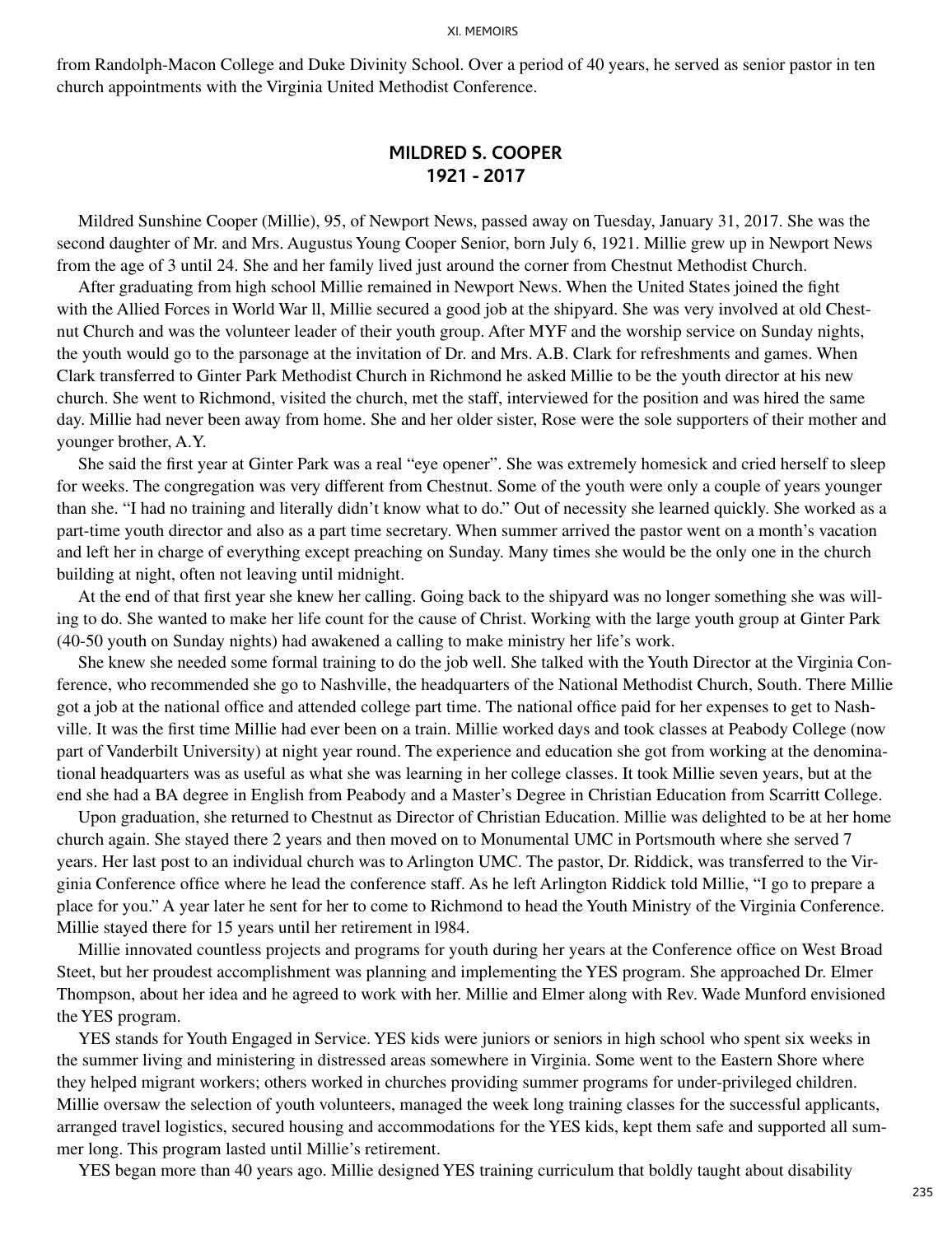rights, systemic racism, and the vulnerable status of immigrant migrant workers in the Commonwealth. She taught that children were not just miniature adults, that youth were "full laity" and that old people needed to be touched sometimes. At the center of it all was "human relationship training" which we now recognize as advanced training in emotional intelligence, conflict management, human sexuality, group building, strategic planning, cultural competence, and public speaking. Millie created an incubator for ministry excellence for an entire generation.

Before her death Millie stated, "Over 100 YES kids went through the program while it was in existence. At least one third of them followed a church related professional life. Probably at least another third of those who didn't go in to a church related profession, still chose to serve others by teaching, nursing, social work and other helping professions."

Millie's influence extended beyond the dozens of Virginia Conference leaders who got their mission and social justice start through YES. Most notably eight young women from the Richmond area came to Millie's attention at Blackstone one summer and were so influenced by Millie that some years later they formed a service sisterhood of their own. They called themselves "The Millies." They were as loving and attentive to Millie as any daughters could have been. Although Millie's great love died in military service and she never married or had children of her own, there are dozens of people who swell with pride to be known as "Millie's kid."

When asked in her last months about youth ministry Millie said, "It is not just about playing games and providing donuts and entertainment; it is about truly believing in Christ. You need to be willing to be self-giving and have unending dedication. If you take Jesus' words seriously and put them into action, then you will experience the thrill of working with God and God will show you the way."

Millie mentored and led in ways that created leaders and enabled others to serve. At her memorial service, her influence was described this way:

She might say, "Here's a bible text and here's the key to the craft closet. Design and implement a sunrise worship service for 300 young people on the front steps of Blackstone's assembly center." She assigned the task with such confidence that it never occurred to you as a young person that it may be beyond your reach. So you'd grab some other youth making sure to invite new kids into the task. She started a chain of each-one-reach-one that formed a leadership development tug rope for decades in the Virginia Conference. Soon there were butterflies made of color-dipped tissue paper wings and clothes pin bodies, There were ribbons and streamers in Pentecost shades, a liturgical dance, a makeshift band with instruments like a pair of spoons or rice in an oatmeal carton shaker. There were creatively crafted choric readings and dramatic enactments of biblical text that rivaled Godspell. There were adolescents in braces learning their first guitar chords to "Pass it On." And afterward there was a kind word from Millie – while she was helping to clean up the grape juice and candle drippings around the cross. She was never over-positive or effusive; she didn't gush. If she had, we may have thought we were something special. That was not the point. Everyone was someone special. The point was God and the world that God so loved. The result of her leadership was an ever morphing state-sized movement of youth – youth who were engaged – engaged in worship, study, re-creation and service. And maybe the point was that Millie's youths would go on to Millie others . . . to mentor generations to follow. So when the Virginia Conference has birthed initiatives like Harvest of Hope, the Elizabeth Project, or Calling 21 we weren't really doing anything new or edgy or innovative. It was just Millie 2.0

Millie would want to be clear that she did not minister alone but in community with others. In addition to raising generations of ministry kids, Millie had deep and abiding relationships with ministry colleagues. Millie was one of the first in the Virginia Conference to become a diaconal minister, an order or ministry that preceded our current order of permanent deacon. Primarily extraordinary educators, mostly women, witty and wise, they joked with one another being "diagonal." It was true. They came at the gospel at a unique, creative angle. They came at the Church from a unique angle. The last time I saw Millie she was reclined at an angle in a chair. She joked that she was still a diagonal minister. Learning together, serving together, vacationing together, and laughing together a bond of friendship and collegiality formed. Before clergy peer groups were in vogue, the "diagonals" were modeling accountable discipleship.

Millie was predeceased by both parents and her beloved sister Evelyn Rose Cooper. She was survived by her brother A. Y. Cooper, Jr. of Newport News; nieces Betsy Peters (David) of Harrisonburg VA, and Laurie Anne (Darrell) Grecco of Newport News; great nieces Amy Peters Bowman (Todd) of Winchester VA and Sarah Peters Coffman (Ted) of Sterling VA; great-great nephews Kyle Bowman and Phillip Coffman; and great-great niece Jenna Bowman.

In the last months there was a constant parade through her room at the Chesapeake as people came to visit with Millie, to thank her and to receive a double portion of her blessing. When she told us she was proud of us . . . we were teenagers again. We told her that we would be thrilled if we could pass forward even an ounce of what we received from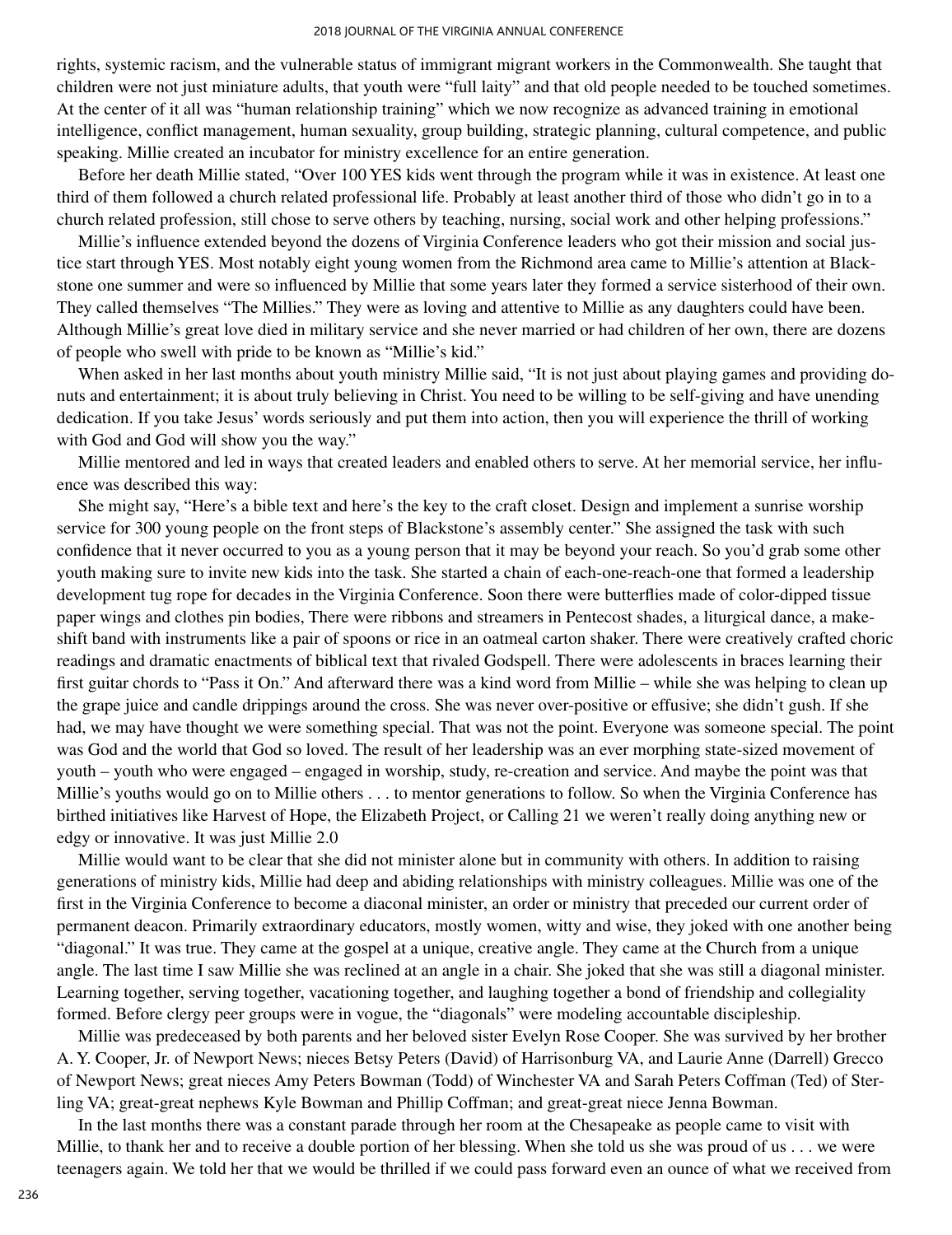her. She responded that her ministry continues through us. . . . not in ounces but in pounds and pounds. And so Mildred Sunshine Cooper's legacy of faithfulness continues. As she said every time she completed a training or youth event, "She hath done what she could." Mark 14:8 (KJV)

*For all that has been, thanks. For all that will be, YES.*

*–provided by Rhonda VanDyke and Sharon Petitt*

### **NOLAN RAY CROWDER 1943 - 2017**

Reverend Nolan Ray Crowder went to his prepared place with his Savior on November 5, 2017.

After eleven years of public work, he answered God's strong, persistent call to full time ministry. In our first year of marriage, a parsonage became our home, and he started serving four churches, while also beginning his college education. He graduated with a Bachelor's degree from Ferrum College and completed the Course of Study at Duke University, all the while serving as a full time pastor. He became an Ordained Elder in the Virginia Conference. The Annual Conference in June was never missed.

During thirty-three years of ministry, he served Bedford Circuit in Bedford, Salem in Patrick Springs, Stephens City-Orrick Chapel in Stephens City, Grace in Roanoke, Central in Hampton, Chestnut Hill in Lynchburg, and Bethlehem in Concord.

Nolan's favorite and most gifted areas of ministry were preaching God's Word and pastoral care for God's children. Usually, from a half sheet of paper, in small, printed handwritten notes with specific points underlined, he preached God's message. His prayer before many sermons was "Lord, give tongues of fire to this your Servant." His care was seen in his visitation in homes, hospitals, or wherever else he was needed, as well as his support for the grieving.

After retirement, he had more time for his favorite interests: sports (especially cheering on the University of Virginia and the Yankees), woodworking, careful grooming of nine acres on Beaver Creek, going for John Deere gator rides, helping neighbors, and being "Grandpa in control of Trident gum."

His family will forever carry great heartfelt memories of his love, support, and care. He is survived by his wife, Sharon D. Crowder and his children and their spouses, Bruce D. Crowder and Tabitha; Brian R. Crowder and Anna; and Christy C. Wilson and Charlie. He felt special pride in his grandchildren: Andrew D. Crowder, Julia R. Crowder, Emma G. Crowder, Caitlyn M. Wilson, and Maxon C. Wilson.

Nolan was faithful to God's call on his life. There is no question that the call was real, respected, and "well done." The sadness of not having him present in our lives is eased by knowing he is in God's hands. God's Spirit guided his life, and we are proud and blessed to be his family.

#### **TED EDWARD DAVID 1947 - 2017**

Ted Edward David, son of Wade and Mary Lois David, spent his childhood in the Lakeside area of Richmond where his parents were charter members of Lakeside United Methodist Church. It was at Lakeside that Ted, along with his brother Larry, and sister Robin began his lifelong involvement in church activities from Sunday school to scouting, eventually earning his Eagle Scout award. Following graduation from Hermitage High School in 1966, Ted received a Bachelor of Arts degree from the University of Richmond in 1970 and a Master of Arts degree in 1972 from the Presbyterian School of Christian Education. In 1973 he completed a Master of Divinity degree from Union Theological Seminary.

Along the path of his education, he met and married his wife Paula of 45 years. Their daughter Karey is happily living in New York with her partner Lisa and only granddaughter Margot. Karey works for the DIA Foundation using her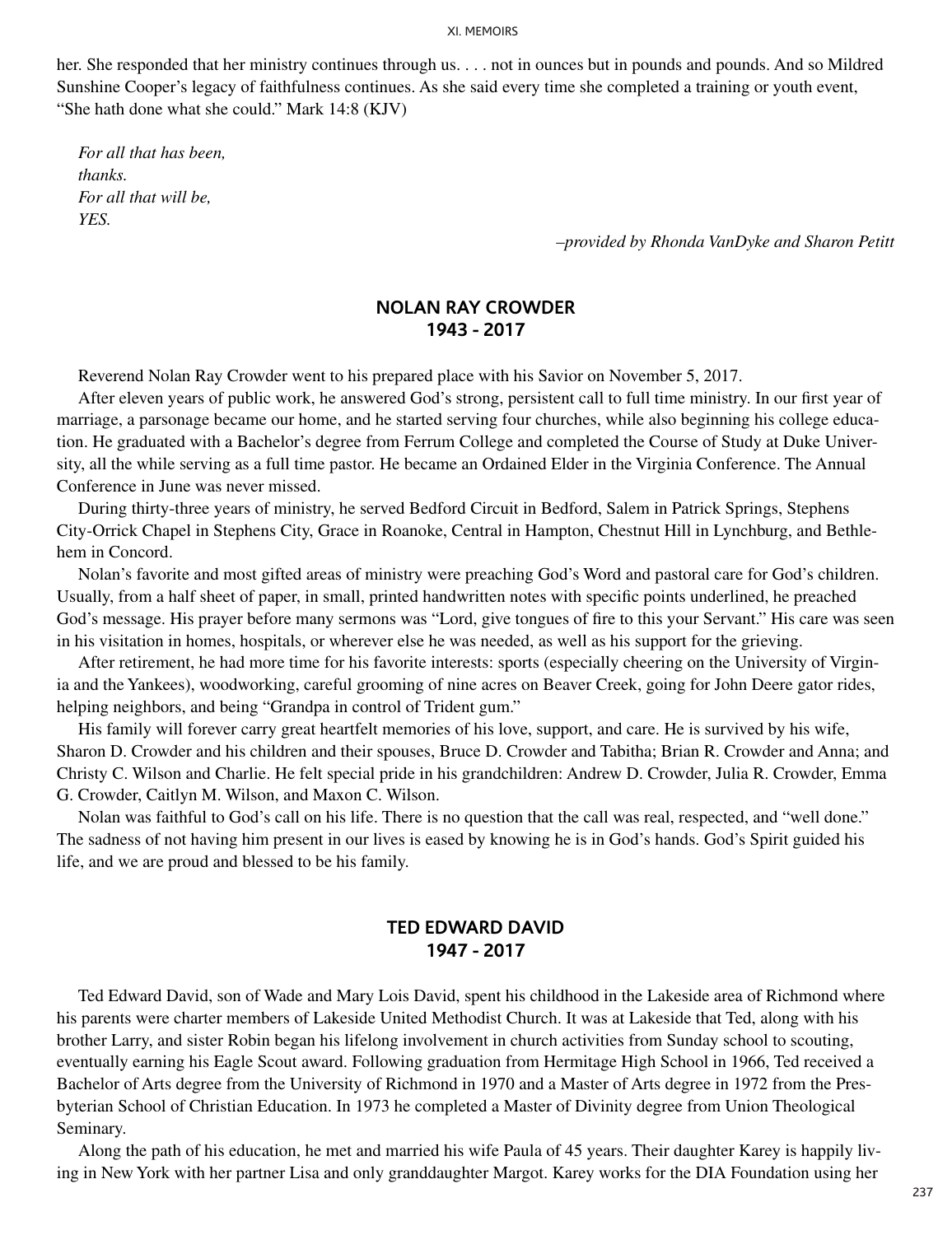Masters degree from Columbia University to write grants and procure artworks. Scott has worked for 14 years for Wal-Mart and lives currently at home. Ted often used our everyday family life in his sermons and took great pride in having a family. The love and nurture of a family was important and reflected in his life from his upbringing as well as his own children.

Early in his career, Ted was influenced by the steps towards ordination and felt he could be a guiding force for individuals approaching the ordination process. Ted served gladly on the Conference Board of Ordained Ministry and brought his gentle mentoring skills to many entering applicants. This was a perfect way to share his love for the job and help many on the path to ministerial success.

Beginning his active ministry in 1973 at Hopewell/Wright's Chapel, Ashland District, Ted served eight appointments including; 1975 – Kenwood, Ashland District; 1980 – Ramsey Memorial, Richmond District; 1987 -Shady Grove, Ashland District; 1988 - Thalia, Norfolk District; 1994 – Baylake, Norfolk District; 2003 – Burke, Alexandria District; 2007 – Virginia Beach, Elizabeth River District until his retirement in 2014.

While assigned to Kenwood, Ted worked two days a week at Randolph Macon College in Ashland as Chaplain. Following retirement in 2014, he returned to ministry as interim pastor at Baylake and then at Thalia in the Elizabeth River District.

"Preacher Ted," as countless children knew him throughout his ministry, loved a good story and was a great storyteller himself. Nothing pleased him more than the ability to capture young and old with little nuggets of wisdom to hold for future reference or for conversation topics over a meal. His children sermons were legendary, skillfully blending humor with love and the lesson remembered by all.

Most of his churches were blessed with a preschool for kids. He always looked at this as an opportunity to gain new members for the congregation. He would always greet children and parents in the morning and try very hard to be there daily when they were dismissed. This created the perfect scenario for Ted because the children recognized they were important and appreciated his childlike enthusiasm. Ted was often heard telling parishioners that he would know their children's name before their parents.

Most of his worship services started the same way with Ted saying, "You could have chosen to be anywhere today but you chose to be here in God's house with God's people and he will bless you for that."

Ted's love of teaching and sharing was always apparent in any service conducted whether it was a Sunday morning worship service, a wedding, or a funeral. Sharing his stories with his wit and sense of humor and caring was all that was necessary. Ted's conversational style of preaching and practiced use of words and scripture made you feel as though he was speaking directly to you and your needs.

While he will be remembered fondly for his service to the Lord, he was also a tennis player, a music lover with tastes ranging from country to his favorite beach music. Strange country music titles also found their way into many unique sermon titles to the amusement of everyone. He loved basketball, baseball, soccer and football. Those who knew him well know he secretly was a Dallas Cowboys fan. While serving several churches he played basketball on the church league, until he felt he was too much of a senior to play anymore and switched to softball. Always a bit of a thespian, Ted was willing to help in performances over the years and was a willing participant no matter what the part. From talent shows to Christmas presentations he was there - ask for anything but he didn't sing!

Ted loved to fish and after retirement was able to spend many hours doing so on the pond in his backyard. Ted's willing nature allowed him to serve in many different areas during his career always to the betterment of others faith. His congregations loved him, especially for his special interest in children's ministry. His colleagues and friends knew him as a person always ready to lend a supportive and encouraging hand. After retirement, he was regularly asked to minister to individuals needing a pastor to officiate at the funeral of a loved one. Those families were touched by his caring words and often referred to him as their pastor. All who knew and loved him are better because of his example. Ted lived his faith, his legacy to us is that he loved this life and would do it over again exactly the same.

Lead by example, show respect to all, mentor many, live humbly, love the Lord, love your family and then and only then will you have a life well lived.

We all should thank the Lord for bringing Ted into our lives. To his credit, there was only one Ted David – you are missed – Love always.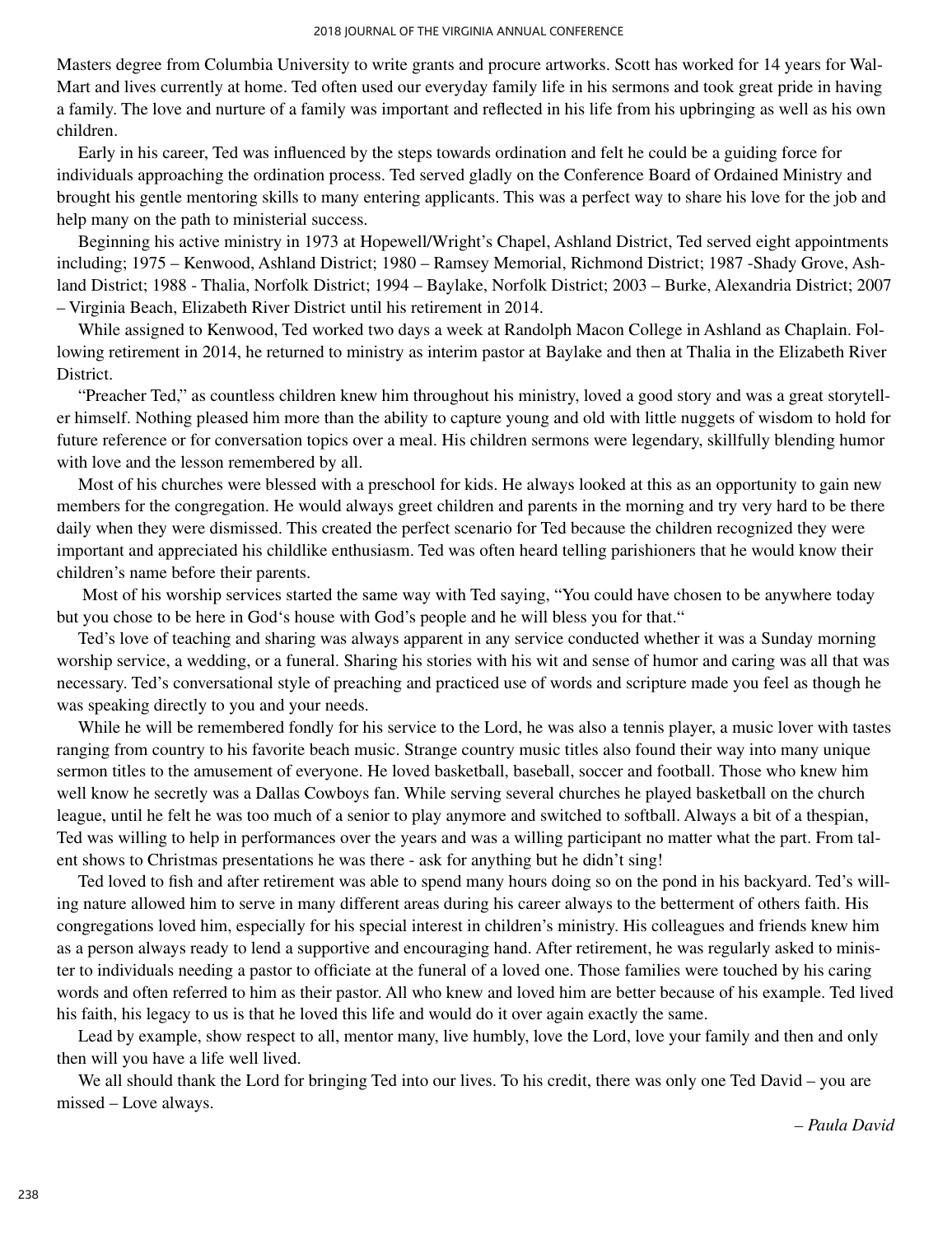#### **JAMES HENRY DURRETT 1928 - 2017**

James Henry Durrett, 89, went to be with the Lord on June 28, 2017. He was preceded in death by his siblings, Lewis Durrett and Emma Coleman.

James was a graduate of Wesley Seminary in Washington, DC , and a minister in the Virginia Conference for over 30 years. He served his country in the U.S. Army.

He is survived by his wife of 63 years, Edith; children, Janet Flynn (Rob) and Brian Durrett (Anne); grandchildren, Rachel, Ryan, Grace, Jacob, and Eli; sister-in-law, Evelyn Durrett; sister-in-law, Doris Morefield and her husband, Stuart; nephews, Jeff and Greg and nieces, Carla, Cathy, Tammy, and Ruby.

### **PHILLIPS K. FOOTE 1927 - 2017**

Born in Evensville, Tennessee, Phil was the first child and only son of Reverend and Mrs. Phillips C. Foote. Phil's father was a Methodist clergyman of the Holston Annual Conference of the Methodist Episcopal Church, South. Phil grew up in southwestern Virginia and graduated from Tazewell High School in 1944. He was a graduate of Emory and Henry College with a Bachelor of Arts Degree in English. He attended Candler School of Theology at Emory University and graduated The Wesley Theological Seminary in Washington, D. C. with a Master of Divinity Degree in Sacred Theology. Additional education included some doctoral studies in Systematic Theology and studies of Contemporary Adult Education Trends (Presbyterian School of Christian Education in Richmond, VA), Christian Worship and Music (Vanderbilt University in Nashville, TN), Growing in the Faith (Intentional Growth Center at Lake Junaluska, NC), The Bethel Series of Biblical Studies (Adult Christian Education Foundation in Madison, WI), and Marriage and Family Counseling (American Institute of Family Relations in Los Angeles, CA).

Rev. P. K. Foote served as Pastor of various churches for a period of 15 years, first in the Holston Conference (Decatur, TN and Cripple Creek, VA) and then in the Virginia Conference of the United Methodist Church. The churches served in this Conference included Nokesville, Burke, and Dunn Loring in the Alexandria District, Waverly in the Petersburg District, Benn's Church in the Portsmouth District, and years later he served at Boykin United Methodist Charge. He retired at the June 1990 session of the Annual Conference due to his severe hearing loss. After moving into a retirement home in September 2007, Reverend Foote continued as a voluntary chaplain, conducting Sunday worship services and planning and participating in many holiday observances, including Christmas Eve Candlelight services each year until a fall and the resulting broken hip forced him to Beth Shalom Rehabilitation Facility where he lived until his death.

Phil entered the United States Army straight out of High School and served as an enlisted soldier for a total of eight years during the latter part of World War II and during the Korean Conflict. He trained at Ft. McClellan, AL and then served in the 88th Infantry Division in Italy, the 3rd Infantry Division in Germany, the US Constabulary Forces in Germany, the 11th Airborne Division at Ft. Campbell, KY and the VII Army Corps Headquarters at Ft. Meade, MD.

In 1966, while at Benn's Church, Phil fulfilled a long term desire and entered the United States Air Force as a Chaplain. He was commissioned as a Captain and in the years following he was assigned to Tyndall AFB in Panama City, FL; Tachikawa AB in Tokyo, Japan; Grand Forks AFB in Grand Forks, ND; Kunsan AB in Korea; Rickenbacker AFB in Columbus, Ohio; and Dover AFB in Dover, DE.

Chaplain Foote retired at Dover AFB on May 31, 1981 as a Lieutenant Colonel, with 23 years of military service. His service included active service in three periods of armed conflict: World War II, Korean War, and Vietnam War; and he served in all or part of five successive decades: the 1940's, 1950's, 1960's, 1970's and 1980's.

During his military service (Army and Air Force), Chaplain Foote was awarded the AF Meritorious Service Medal twice, the Air Force Commendation Medal, the Army Good Conduct Medal three times, the European Campaign Ribbon, the National Defense Service Medal twice, the World War Two Victory Medal, the Army of Occupation (Germany) Medal, and others. He also proudly wore the Combat Infantryman's Badge.

Phil's mother and father had three children, Phil and two daughters (both deceased). After his mother's death when he was 3 years old and his sisters were infants, his father remarried and they had one daughter (Martha McElhinney,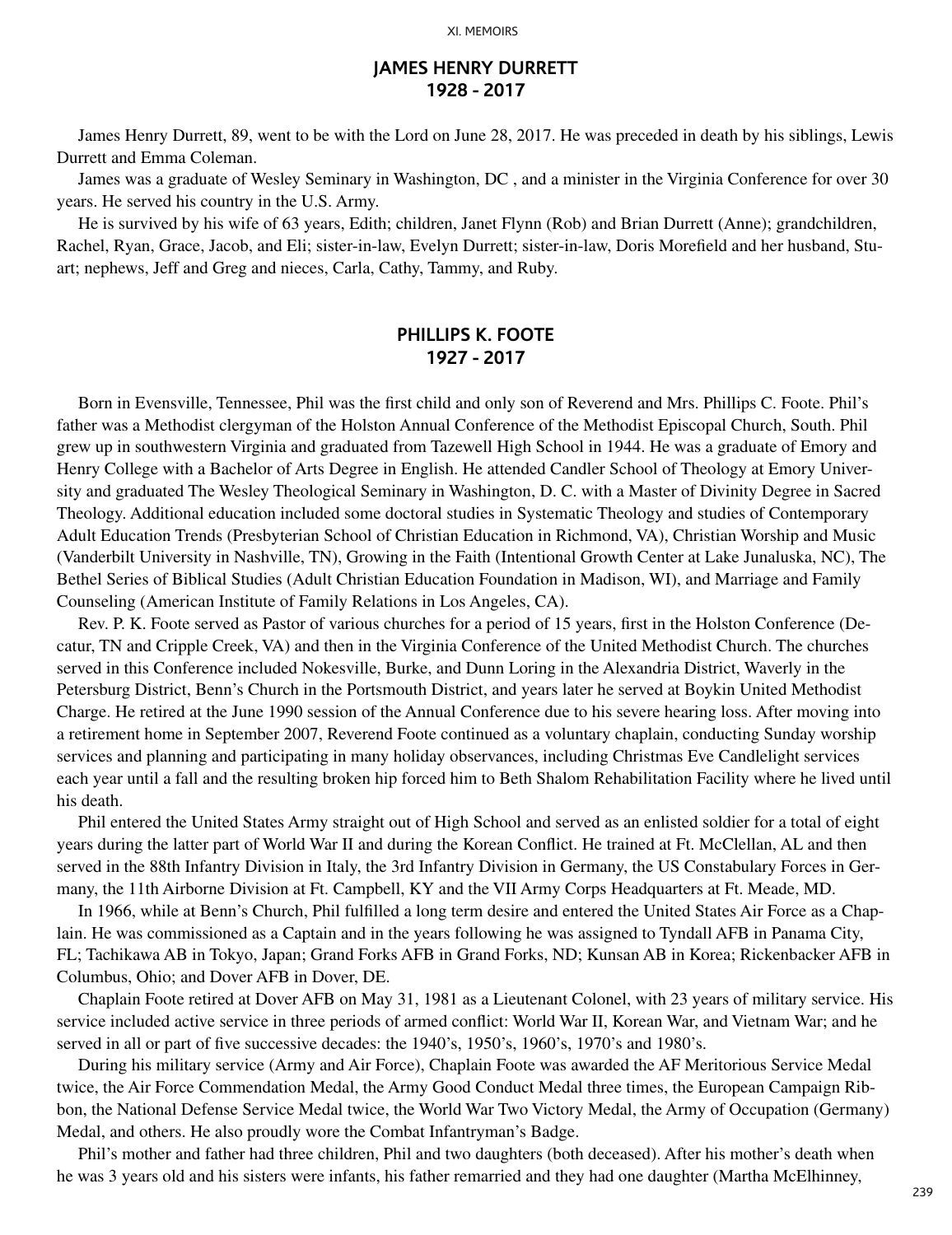surviving).

Phil married the former Aileen Cornett of Marion Virginia in October 1948. He and Aileen had three daughters; Carol (Roger) Wetherington, Barbara (Doug) Nolin, and Cindy (John) Lawrence. Phil is survived by all three of his daughters and their husbands, along with seven grandchildren and nine great-grandchildren (three are adopted from China).

Aileen passed away on March 12, 2010 from Alzheimer Disease and Phil remarried in October 2012. He married Faye Smithwick who was playing the piano for his weekly services at their retirement home (Dogwood Terrace). She was a recent widow and they were blessed to find each other and to enjoy a short time together before she died from cancer in December 2016.

Legacy: (written by daughters)

Our daddy was an amazing man who loved his family, loved his God, and loved his country. He worked unceasingly to further the work of bringing God's Kingdom into this world. He loved God and loved the job of being a Pastor and all that entailed. He never stopped reading and learning – he read for pleasure, he read to improve his mind. When he died there were at least two books still on his chairside table that he was in the process of reading. He kept up with current events and he always had an opinion about all that was going on in the world. He also kept up with technology – he became very interested in genealogy and traced his family back to the Huguenots in Goochland County (mostly by using his computer), he had an IPhone, and he banked online.

Daddy was always involved in the communities he lived in. He belonged to the civic organizations such as Rotary, Lions Club, American Legion and retired military organizations such as The Military Officer's Association and the Air Force Association. Even when he moved into Dogwood Terrace Retirement Facility he continued to be as active as possible at St. Andrew's United Methodist Church in Richmond. He enjoyed his regular visits from Rev. Erin Reibel while he was in Beth Shalom Rehabilitation Facility, especially when she let him give her his opinion of things.

Daddy was a brave man and a proud man. As his health (COPD and Congestive Heart Failure) declined and his sense of balance, failed him he never really complained. He dealt with losing his independence in many areas, he bravely went through open heart surgery (triple bypass and aortal valve replacement), he tolerated us "being in his business", and he did it almost always with a smile.

We were blessed to have him as our father and as our example of unconditional love. We miss him every day.

*– Carol, Barbara, and Cindy*

### **MYRTLE FRANCES HATCHER 1945 - 2018**

Church members and friends have described Myrtle Frances Hatcher as "a gentle soul"; "one who taught us to see the world from a different perspective"; "a little lady with a big message"; "unpretentious"; "a good storyteller" and, "as one who everyone loved, respected and listened to." Her unexpected yet peaceful transition following an evening of co-hosting an evening meal at church and retiring home to her "favorite chair" with a lit candle centered on the coffee table near her was described as a "holy death."

Born in Staunton, Virginia in 1945 to Rufus and June Cooper, she was a graduate of Mary Baldwin College earning a Bachelor's Degree in Psychology, and later attended Howard University. She went on to earn her Master of Divinity Degree from Duke University Divinity School. For the next thirty three years she would serve in the Virginia Conference pastoring the Norfolk United Methodist Church in Norfolk; Galilee Church in Edwardsville; and St. James Church in Hampton. These appointments were followed by an appointment to the Cabinet of Bishop Joe Pennell, serving as District Superintendent of the former Peninsula District. Since July, 2011 and until her death on February 8th 2018, at the appointment of Bishop Charlene Kammerer, she served as pastor of the Main Street United Methodist Church in Suffolk becoming its first African- American and first woman pastor.

Homilies and sermons delivered by "Pastor Myrtle" as she was fondly called, often were replete with "her personal stories and life experiences that showed how God's grace could be found in all kinds of places, from grocery store checkout lines to drive through windows" as another church member has described.

Without question, Myrtle Frances was a "process and order" person, always insuring that there was a plan, purpose and/or agenda for any activities, meetings, and gatherings she facilitated. She enjoyed being creative and learning from creative and "visionary" individuals. She is noted for her wonderful spirit of hospitality which often included her home baked goodies which she would deliver as occasions arose and as she entertained at home or at church.

Many will remember her penchant for baking and sharing cookies. Together with her sister, Angel, they would bake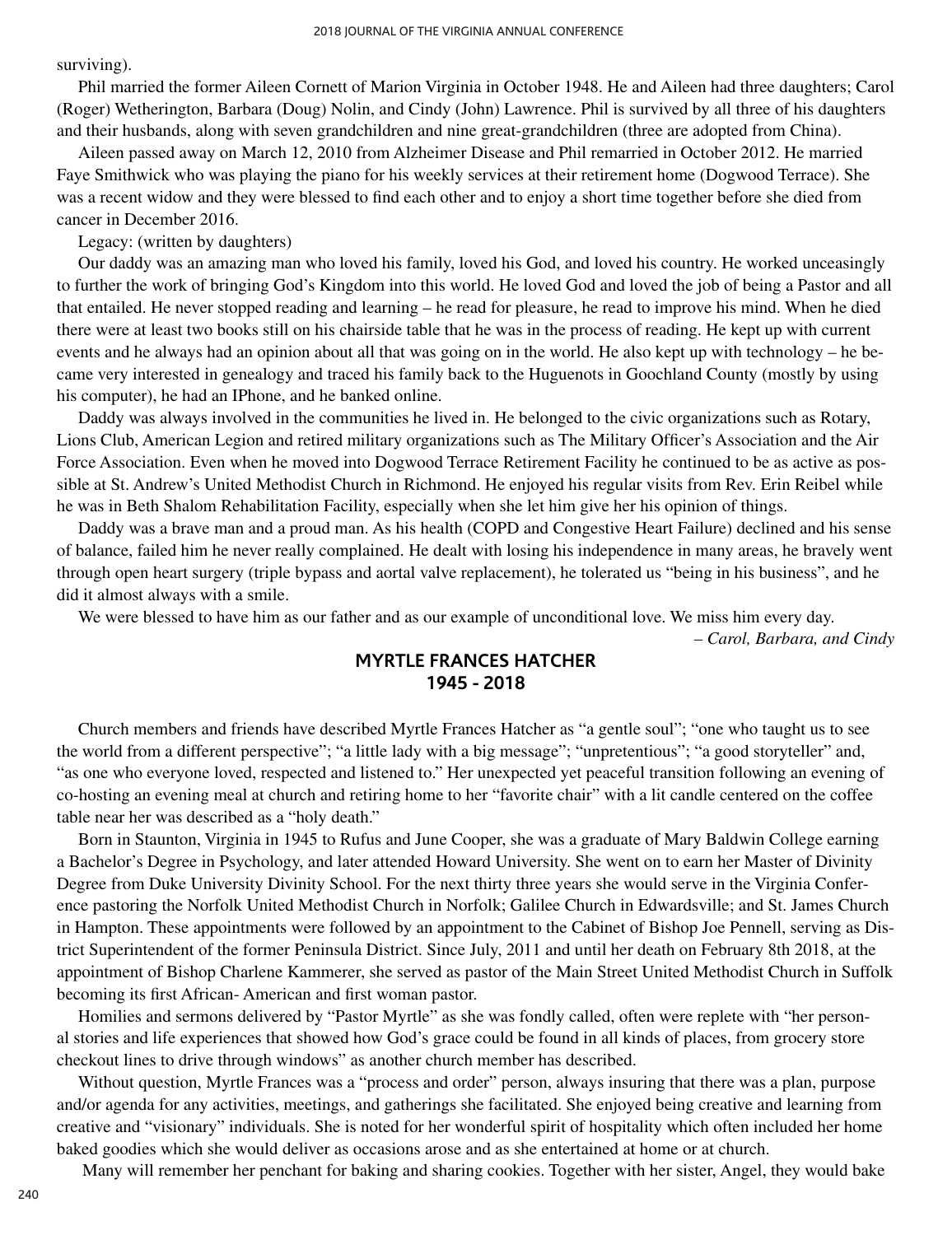thousands of cookies and produce a "cookie factory" experience for many years as our family gift to various congregations at Christmastime.

Myrtle Frances was a founding Board member of the Coalition Against Poverty in Suffolk (CAPS), a network of approximately 24 Suffolk churches that works with local agencies to provide crisis assistance to those in need.

Married since 1989 to John G. Hatcher, Jr., recently retired Executive Director of the Wesley Community Service Center, she was predeceased by a son, John. She was the proud grandmother of five and great grandmother to two as well as beloved sister to Angel Cooper of Staunton, Virginia. She is also survived by a host of other relatives and friends.

On a most beautiful day, February 16, 2018, a most beautiful memorial service led by District Superintendent Robin Colwell joined by Bishop Sharma Lewis, and The Reverends Tammy Estep and Sam NeSmith, and attended by a beautifully overflowing congregation of family, friends, clergy and laity was conducted at Main Street Church. Following the service, the members of Main Street Church graciously hosted a bountiful reception on the church grounds, both of which truly celebrated and honored the life and service of this beloved servant.

*"Whate'er my God ordains is right; His will is ever just However he orders now my cause I will be still and trust. He is my God though dark my road, He holds me that I shall not fall Wherefore to Him, I leave it all" (Words by Rodigant | Music:C.Winkworth)*

*– John G. Hatcher, Jr.*

### **ELISHA EUGENE "DICK" JONES 1935 - 2018**

Rev. Elisha Eugene "Dick" Jones, 82, of Roanoke, went to his heavenly home on January 16, 2018. Although Rev. Jones received the call to ministry at the age of 15, he decided to pursue military service and served in both the U.S. Navy and U.S. Army for 9 years. While in the Army, he served as a Chaplain's Assistant. After his military service, he continued to serve the country as a Civil Servant at the Marine Corps Air Station Cherry Point, North Carolina.

Dick completed his undergraduate work at Atlantic Christian College in Wilson, NC. After finishing the Course of Study in 1973, Dick was ordained an Elder in Roanoke. Dick served appointments at South Sussex (Petersburg), Capron, Oxford and West End (Portsmouth), Franklin, Providence and Ridgeway (Danville), Epworth (Eastern Shore), Marvin (Winchester), Manor Memorial (Harrisonburg), McKendree (Norfolk), Melrose Avenue and Grace (Roanke). Although Dick was proud to serve all his appointments and loved the people at each church, his favorite appointment was Grace UMC in Roanoke where he served for 12 years.

Dick is survived by his beloved wife Joan who supported him in his ministry. Also surviving are his daughter, Carolyn Freid (Aaron) of Virginia Beach; grandchildren, Jacob Jones of Roanoke, and Ellisyn Freid of Virginia Beach; brothers, John Jones (Marie) of Cape Coral, Fla., and Wiley "Buddy" Jones of Zuni, Va.; sisters, Molly Gruenke of Wetumpka, Alabama, Margaret Smith of Dumas, Mississippi, Margaret Ann Mullins (Tony) of Navarre, Fla., and Janet Wilson (Terry) of Honoraville, Ala.; and many nieces and nephews.

Dick was actively involved with the choir and a quartet at Grace UMC. He was well known for singing "Hallelujah Square," "In the Garden," "Amazing Grace," and many other beautiful hymns. Dick enjoyed all aspects of the ministry but was especially called to visitation. A favorite visit was a beauty shop owned by a Grace UMC member who appointed him as the Official Pastor to the Beauty Shop. He spent many hours by the bedside of church members, friends, and strangers offering prayer, anointing, and singing. Dick put his Lord and the Church first, even leaving vacations and family events to support church members through trying events.

Dicks favorite hobby was collecting coins and passing them out to children and friends. Dick left a desk full of coins and collectables for the current Grace UMC pastor to continue the tradition. He was usually seen folding dollars into angels and giving them to patients in the hospital or as tips. Dick easily gave away over 1,000 angel dollars.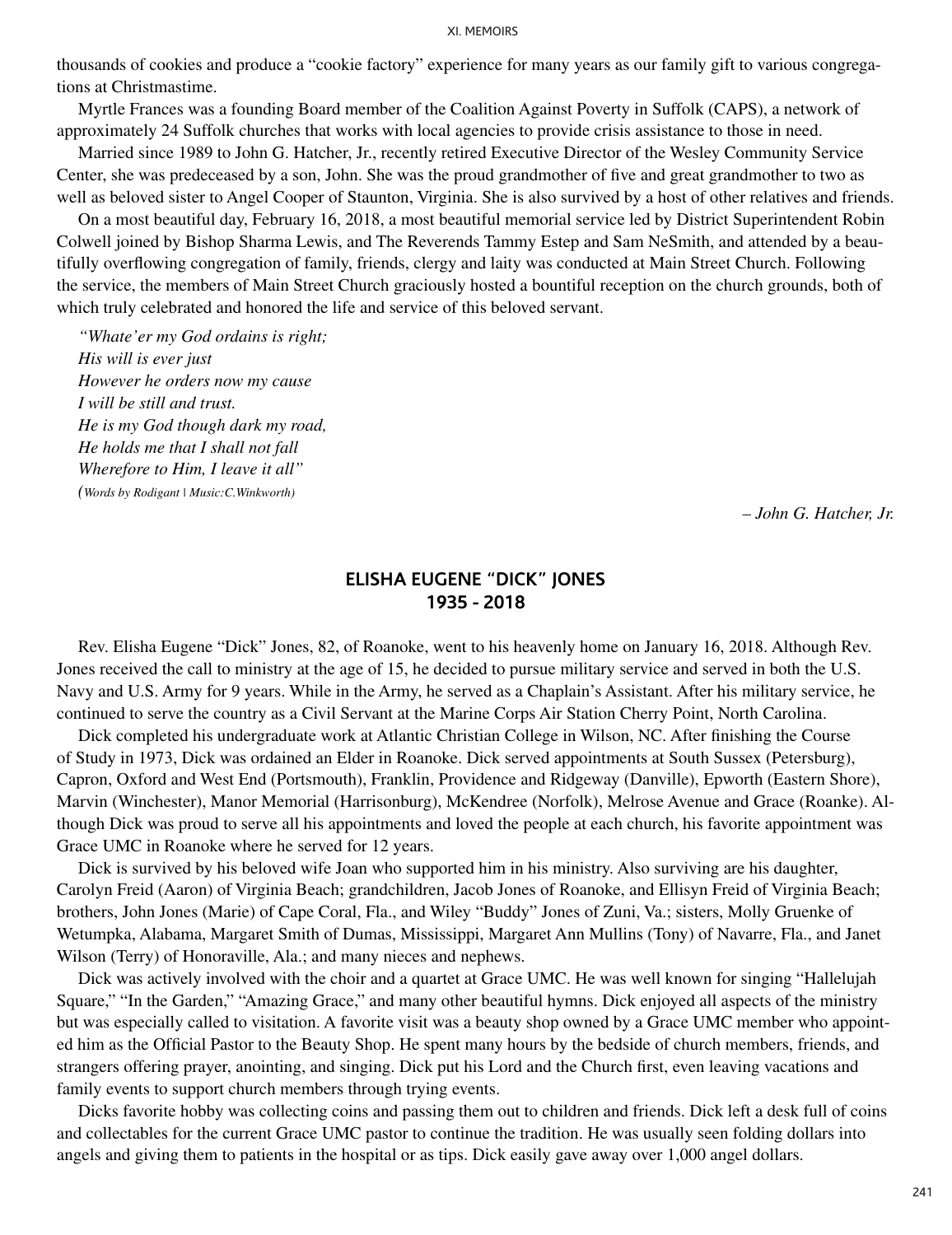Dick held to strict priorities in his life: God and the church first, family second, and himself third.

*– Robert Haley*

### **DAVID B. LEWIS 1937 - 2017**

"A place for everything, and everything in its place."

David's children, nieces and nephews, and other family members heard him say this often throughout his life. He had a tremendous appreciation for order and expected those around him should appreciate it, too. In this respect, among many others, the Methodist way was perfect for him. David B. Lewis was known to many friends and family as Dave.

Dave's first encounter with Methodism was through attending Sunday School and Boy Scouts at Barton Heights Methodist church with neighbors who became life-long friends. Throughout his life, Dave shared stories of that troop, its leader, Robert Alvis, his friends John Stith, the Rev. Dr. Wayne Wiley, and their church family. He was shaped and formed by this congregation, the scouts, and these Methodist families in ways that deeply impacted him, his family, his life and his ministry.

Dave was born in September 1937, graduated from John Marshall High School and lived in Richmond until he attended the University of Virginia, with a major in English. Active in the Wesley Foundation, he thought he might study graphic art, but soon experienced the call to ministry. After consulting with his pastor and their District Superintendent, he was offered the opportunity to explore his call by serving as a pastoral assistant in 1957 to the Rev. James E Hodges, Sr., at New Church Methodist Charge on the Eastern Shore. There he met Willie Lieu Hodges who would become his wife for 57 years. Her younger siblings say they met their "other brother" that summer. Dave and Lieu were married at Boulevard Methodist (Richmond District), where she served as Christian Educator. She served beside him throughout his ministry not only as partner in his ministry but also as a professional Christian Educator.

After UVA, Dave attended Duke Divinity School while serving Orange Methodist Church in Chapel Hill, NC. While there, he was ordained Deacon in 1961 and Elder in 1964. Dave, Lieu, and their daughter Elizabeth spent a year on exchange serving as Associate Pastor, St. Michaels, Church of Scotland, Dumfries, Scotland. The year abroad was a source of many happy memories and would serve as an inspirational touchstone of family lore.

Upon returning to Virginia, the family went to Pamunkey and Providence, the New Kent Charge, then on to the Richmond District. Another daughter, Barbara, was born while serving there. In June 1967, Dave was appointed as pastor to Pace Memorial Methodist Church, shortly after it burned to the ground in December 1966, next to the Virginia Commonwealth University campus in Richmond. In addition, he was appointed simultaneously as the Director of the Wesley Foundation at Virginia Commonwealth University. He led the Pace Memorial congregation through several challenging obstacles and decisions that led to the construction of the new church building. Dave's love of and skill in art came alive in helping design aspects of the building, its sign, and a descending dove sculpture commissioned for the church exterior. He also wrote a special hymn for the building's dedication service. The congregation sang David's hymn again when the educational building expansion was dedicated and at the last service of Pace Memorial Church, now Pace Wesley Foundation. Dave wrote several other hymns that were used in various churches at various times.

He had a great love of music. He especially loved church music and classical music. He had no music training but played the piano by ear beautifully. He enjoyed playing with the new electronic organ at Pace Memorial to the delight of students and members.

From Pace, Dave went to Fairview United Methodist in Danville where his artistic talent was expressed in new ways and he cultivated it into a part-time business. For many years, his scripturally themed wall murals continued to adorn Sunday School classes at Fairview. Dave's art began to adorn many other walls as he began to give as gifts, and later sell, the watercolor portraits of beach cottages and homes for which he was so well known. Several youths explored their call to ministry during his pastorate at Fairview and a few continue to serve as clergy in our conference today.

At Corinth United Methodist in Sandston (Richmond District), Dave led the congregation through a refreshing of spirit and of the building as they engaged the community to celebrate the national bicentennial in a variety of ways. It was while serving here that Dave and Lieu's son, Robert, was born. Dave worked with Henrico County Police in beginning and organizing a program of volunteer chaplains who rode along with police. The program expanded to offer counseling services for police and for chaplains to be available for difficult situations to help the victims and witnesses. Corinth church, through Dave and Lieu's guidance, welcomed refugees from a number of places and sponsored three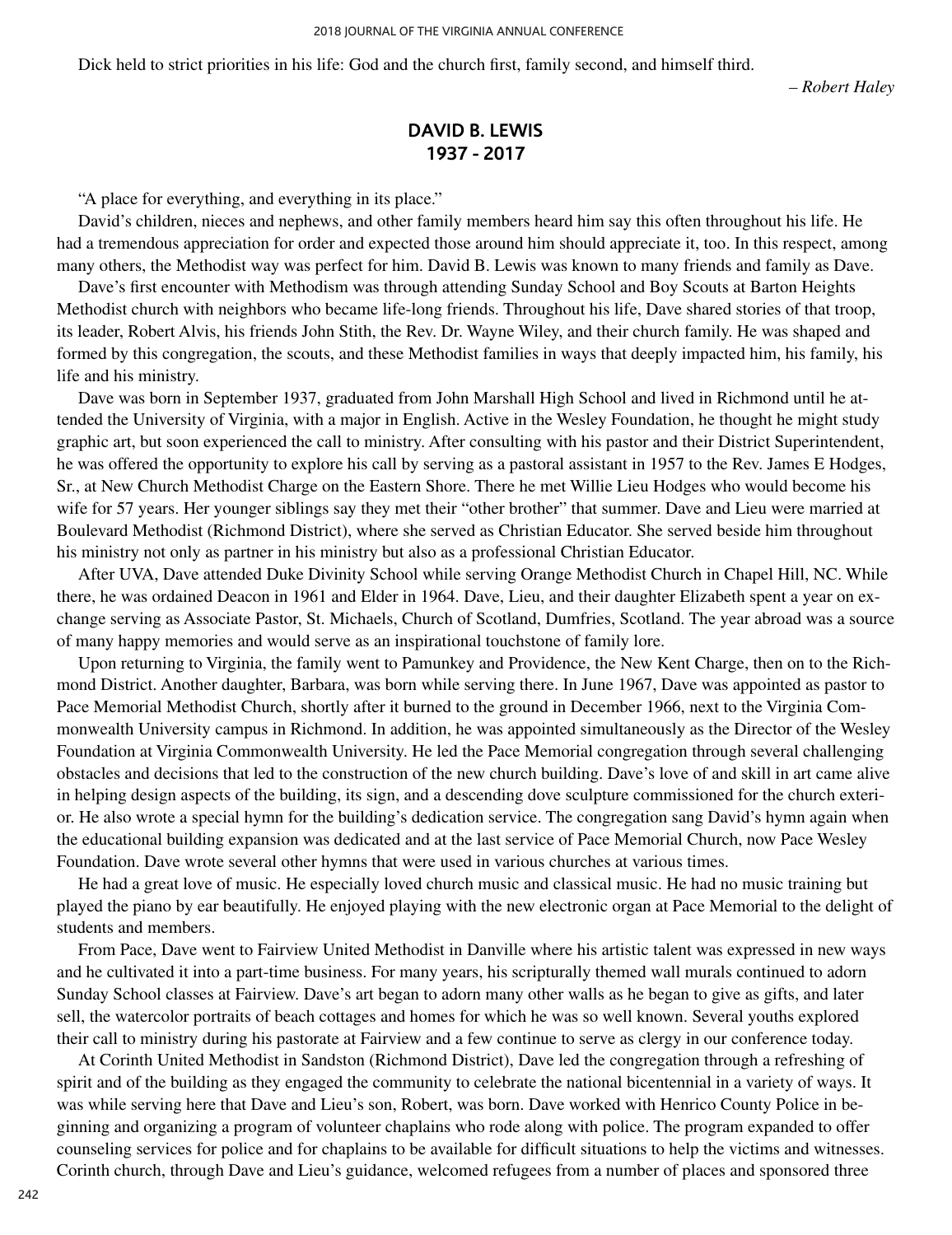families needing help with resettlement.

This aspect of his ministry continued to grow as Dave led his next church, First United Methodist Church in Norfolk, to also sponsor refugee families for resettlement. He also began painting watercolor portraits of churches and historical buildings, selling both originals and prints.

While pastoring in Sandston, Norfolk and Suffolk, Dave was also Dean of the Virginia Conference School of Christian Mission for multiple years and served on their planning committee for eight years. During that time, he was known to teach a few of their classes on mission, but also provided painting demonstrations during free time.

At Main Street United Methodist Church in Suffolk, with Lieu serving as Director of Christian Education, Lieu and Dave led the congregation in starting a licensed preschool program that continues to serve the needs of the community and involve the members in a variety of ministries. By this time, they had begun to lead travel with EO Tours, involving many of their trip companions in accompanying Bible Studies before and during the trip.

West Point United Methodist Church was next, and Dave made many friends with his fellow Ruritans and loved helping make and sell crab cake sandwiches at the Crab Carnival each fall. Here, Dave and Lieu experienced an "empty nest" as Robert graduated high school and enrolled at Randolph-Macon college in Ashland, alma mater of many clergy friends.

Dave was then appointed to Cameron in Alexandria while Lieu worked in neighboring Woodbridge as Director of Programming Ministries at St. Paul United Methodist Church. Though he had always resisted the idea of moving to Northern Virginia, Dave came to love the area, its diverse population, and its many opportunities – but not the traffic! He loved spending time in historic Olde Towne, Alexandria.

From there, they went to Highland United Methodist Church, Colonial Heights. From here Dave retired, but not ready to give up pastoral ministry, he became pastor of Smith's Grove in Dinwiddie. There he focused on his favorite parts of pastoral ministry: preaching, visiting homes, and teaching Bible studies.

Dave was a gifted artist with no training past high school. His watercolors and watercolor prints of homes, churches, public buildings, sights of Virginia Beach, lighthouses from North Carolina, and scenes of Topsail Beach, North Carolina adorn the walls of his many clients and are beloved keepsakes especially of his friends and family. He painted many of the churches he served leaving the originals behind as gifts to the churches. He painted two views of the Virginia United Methodist Assembly Center in Blackstone (one in summer, with registration room entrance; one in winter with formal front entrance). He also designed banners for Annual Conference, did drawings and painting for the covers and pages of The Virginia Advocate, and did a large painting and calligraphy of the United Methodist Women Mission Statement for various Conference and District Presidents. As the trustees of all the churches he served know, he loved readable signs, and loved making them! He had a talent for calligraphy using it not only in sign making but for greeting cards, and even notes of instruction for his secretaries and others. His artistic bent continued to planting, and tending, flowers in the yards of churches and parsonages alike.

During his final days while in the hospital, he continued drawing, to the joy of his family and the hospital staff, several of whom received carefully drawn portraits. He continued to gift his doctors and nurses with some of his favorite prints. He was happiest when someone was enjoying the work of his hands.

Dave offered that same joy to the many church members who throughout his ministry indulged his love of sweets, particularly chocolate in all forms and coconut cake made with fresh coconut. They even encouraged him feeding the "friends" from his office (brass, plastic, or ceramic animals) at Vacation Bible School snack time (extra cookies for Dave!). He treasured and often shared the remembrance with his family of the best of the best of those treats from decades' past!

He took seriously the responsibility not only to serve the local church, but the broader church as well. He served on many different district committees in the various districts he served, and on a variety of conference committees and boards. He thoroughly enjoyed his many years working with the Wesley Foundation Board, serving on the conference Board of Campus Ministry and Higher Education and the Conference Board of Ordained Ministry. During his 12 years on that board at various times, he usually found himself on "the sermon committee" where he was known for his red pencil and being a stickler for grammar! Many an aspiring preacher in the conference groaned to find themselves going before Dave Lewis and his red pencil.

Dave enjoyed meeting with other clergy whenever possible to discuss theology, practice, order, and food. He often was part of ecumenical clergy groups, clergy breakfast groups, and a regular for many years at Ministers' Convocation.

David was delighted that his son and daughter-in-law choose Duke Divinity School for their seminary training and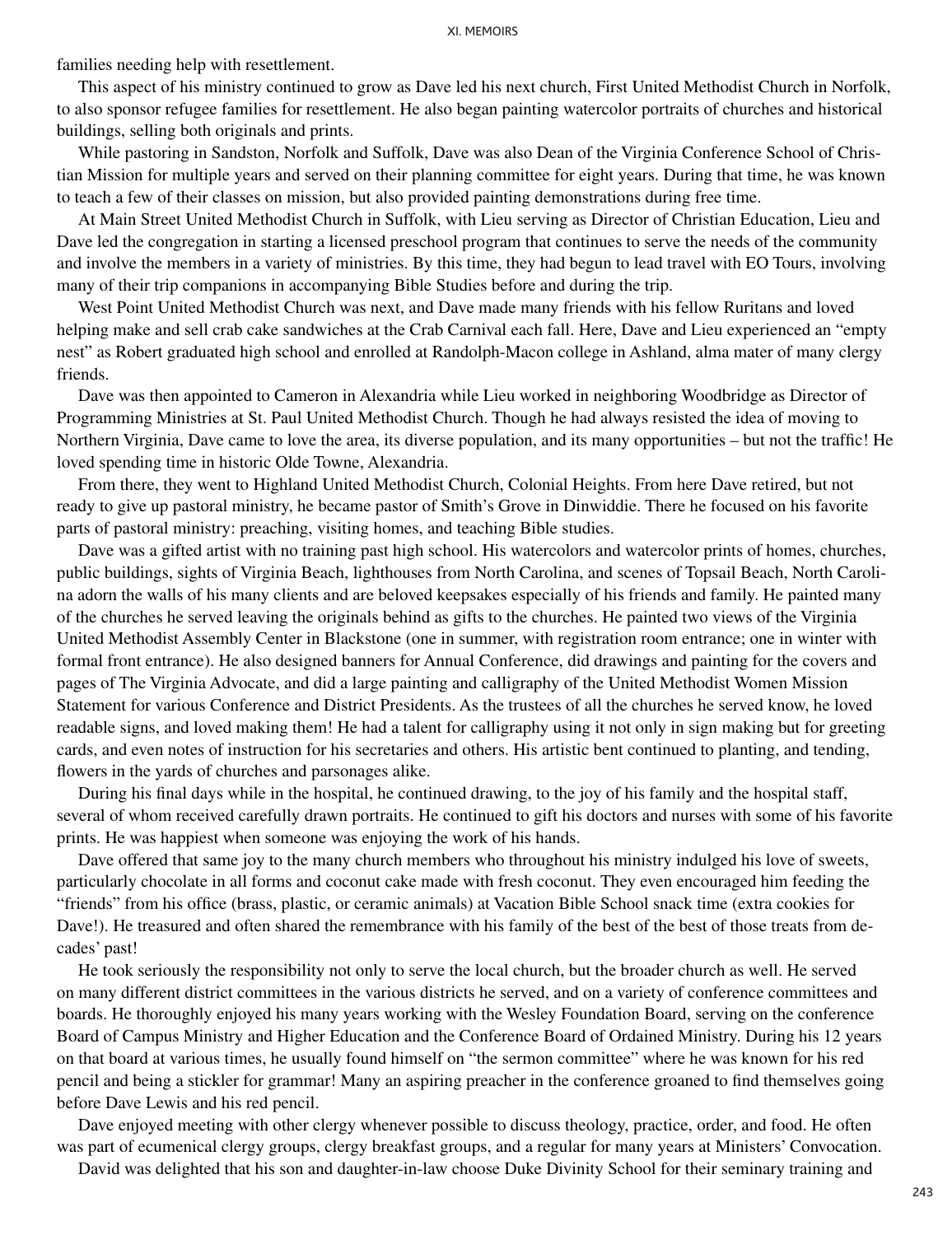was thrilled to be part of the licensing of local pastors of his daughter, Barbara and daughter-in-law, Rachel, the same night that his son, Robert was commissioned a Provisional Member of the Virginia Conference. He and Lieu were equally happy to be present for Robert and Rachel's ordination into the British Methodist Church in England. He was delighted to also stand with his nephew, the Rev. James M. Smith as he was ordained in the Virginia Conference. He appreciated when Jim turned to him for wisdom as Jim was learning his way as a United Methodist clergy person. Dave took seriously the task of helping to make disciples and expected those he helped form to do the same with others. Seeing members of his churches and his children moving into various forms of ministry was joy. It helped sustain him when the pressures of pastoral ministry weighed.

His lasting dignity and good humor are deeply impressed on the hearts of those who love him. He was known to be honest with absolute integrity. He was very trusting and always saw the best in people. He had a devilish and a delightful sense of humor that came out sometimes at the oddest moments. He enjoyed a good prank, and April Fool's Day was always a favorite. He kept his humor through all of his many challenges, right up until his final days.

David is survived by his wife, Lieu; his daughter, Elizabeth (Stephen Michael) McCoy; his daughter, the Rev. Barbara Lewis (Greenwood-Laurel Park, Richmond); son, the Rev. Robert Lewis (Hinton Avenue; Charlottesville); granddaughter, Ariel (Rick) Rishworth; great-granddaughter, Mary Rishworth; brother, Ellis Lewis; and brother, Richard (Pat) Lewis.

Ever a scout, David methodically lived his belief that what you do and how you do it must always reflect God… And that when you are answering God's call, then you are in the right place.

#### **KIRK CHAPMAN MARINER 1943 - 2017**

Kirk Chapman Mariner, preacher, author, musician and historian of Virginia's Eastern Shore, died June 8, 2017, at his home in Onancock, Va. Kirk was 74, and is beloved by his brother and sister, Vincent Mariner, Jr. (Carol) of Painter, Va., and Kathie Mariner Herrick (Mark) of New Church, Va., a host of nephews, nieces, and cousins, as well as friends beyond counting.

Born in New Church on June 4, 1943, Kirk was the son of Vincent and Beatrice Chapman Mariner. Among Kirk's earliest memories was the hush that fell over the congregation at Berea Methodist Church when the choir ("all six of them!") would sing "The Lord is in his holy temple; let all the earth keep silence before him" to begin worship. Kirk (whose name in ancient times meant "church") imagined that with enough practice he might one day sing with them. That sense of reverence and preparedness for worship as an encounter with God would remain with him for his entire life.

From his early days, Kirk's attention to detail garnered notice: "I didn't make it to Eagle Scout, but I always got the award for Neatest Campsite." His natural talent for piano was debuted at the Keller Fair when he was six years old. By ten, he began playing by ear, and entertained audiences with his winsome wit and unselfconscious joy at the keyboard every year thereafter. Today, many of us still laugh (and wince) to hear his bright tenor set up and knock down our ecclesial pretentiousness, through originals like "Young Adult Bible Class" and "Nobody Drinks 'til the Bishop Has Gone."

At Randolph-Macon College (1965) and Yale Divinity School (1968), Kirk took voluminous notes, meticulously typing them up and assembling them in volumes for later review. His Doctor of Ministry from Wesley Theological Seminary (1979) was in Church History, and he never let go of the craft. Indelibly a son of the Eastern Shore, Kirk would author a dozen books on the history of his native land, including the widely-read "Off 13: the Eastern Shore of Virginia Guidebook." His last published volume, "Free Blacks of Accomack County, Virginia, 1782-1864," he hoped would benefit those doing needed research into the genealogies of the Eastern Shore's African American families.

Called to ministry by an intense desire to articulate worship as a recognition of the presence of God in this world and to embrace it within our lives, Kirk gave the Virginia Conference 37 years in itinerant ministry, serving Hopewell (Chesterfield), Dulin (Falls Church), Centreville, Church of the Good Shepherd (Vienna), Mount Olivet (Arlington), and Williamsburg. Remembered by his congregations as an engaging Bible study teacher and an able administrator, Kirk labored to become a masterful preacher and worship leader, lavishing hours on seemingly minute details and thinking through all movements and transitions within the service. His liturgies were characterized by a coherent arc from the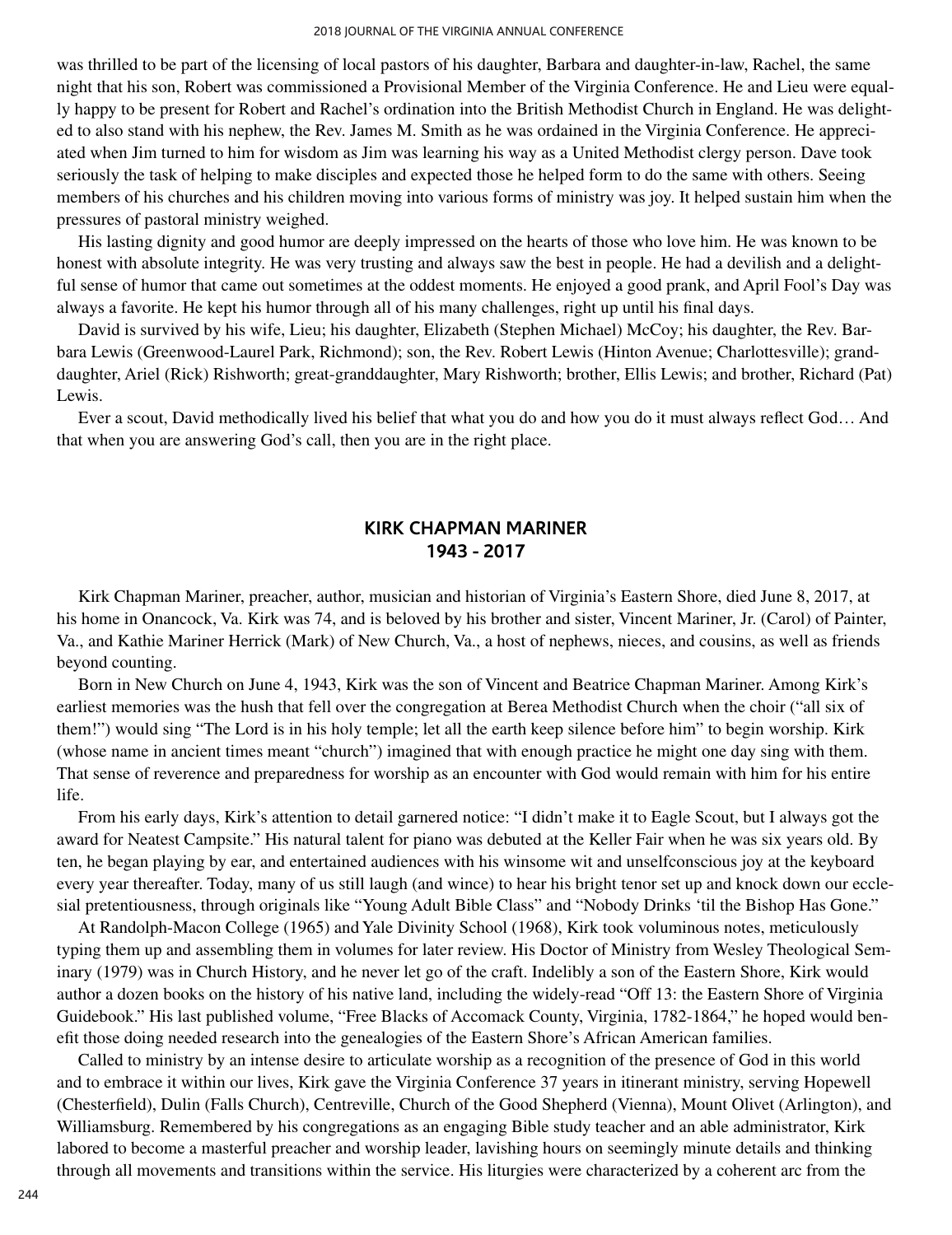Introit through the Benediction, in which all elements – even the Announcements – were crafted to uplift the central message of the day's text.

Upon retirement in 2005 Kirk moved to Onancock, where he worshiped regularly at Market Street UMC, sitting on the back row and suffering from, as he put it, "a severe case of PRPS – Perfect Retired Pastor Syndrome," which causes the afflicted to "desire to inform anyone and everyone how successful he or she was in ministry – lest it be forgotten." He could be found almost daily at the Book Bin in Onley, ensconced in the coffee nook, working on a new article for the Eastern Shore News to capture some impeccably-researched tale that might otherwise have gone untold.

Those who remember him might describe Kirk as studiously prepared to live life generously and well, as the gift of a loving God. He did so, and on June 8 of last year, Kirk counted upon Jesus Christ to take care of the rest.

*– Dave Rochford*

#### **JULIAN H. (MARTY) MARTIN, JR. [COL. U.S. ARMY (RETIRED)] 1949 - 2017**

The headstone placed on Marty's grave at Arlington National Cemetery reads: "Beloved Marty … Man of God Husband Dad Hero"

Beloved Marty. Marty Martin was born on May 30, 1949 at Walter Reed Army Hospital in Washington, DC to Julian H. and Mary Frances Martin (nee Carroll). Formally named Julian H. Martin, Jr. after his Dad, he was called little Marty by a neighbor boy who came to see him as a newborn. The name stuck, and he was called Marty for his entire life.

Marty lived all over the world as the child of an Army officer, settling at home in Arlington, VA when his father retired. He graduated from Wakefield High School in 1967 and went on to Virginia Tech. After graduating from Virginia Tech in 1972, Marty began his 26 years of service as a Military Intelligence officer in the United States Army. His first assignment was as a platoon leader at Ft. Hood, TX. He went on to company commands in Okinawa, Japan and Camp Casey, South Korea. Following his attendance at Command and General Staff College at Ft. Leavenworth, KS, he served as the Executive Officer of the Intelligence Battalion at Field Station Misawa, Japan. While stationed in Misawa, Marty received the gift of becoming a father to his two girls (Carroll and Catherine) who were born within 3 weeks of each other. After returning from Japan, he attended the National War College at Ft. McNair, Washington, D.C., after which he commanded the 344th. Military Intelligence Battalion at Goodfellow Air Force Base in San Angelo, TX. Marty then returned to the National Capital Region where he completed his military service assigned to the Operations Staff of the National Security Agency at Fort Meade, MD.

Man of God. After retiring from military service, Marty was called to a different kind of service, that of serving God. Raised in the Methodist Church, Marty attended Arlington United Methodist Church and always referred to it as his home church. It wasn't until he experienced the Walk to Emmaus (learning, perhaps for the very first time, that Jesus had died *for him*) that his faith became both real and personal. Marty enrolled in Wesley Theological Seminary in 1998 and thus began his journey toward ordained ministry, following in the footsteps of his grandfather and great-grandfather.

Marty was licensed as a part-time Local Pastor on June 12, 2000, and was appointed to Bethel UMC in Warrenton where he served his entire ministry career of 16 years. He and his wife Pat were married on June 25, 2000. After a brief honeymoon, they moved to Warrenton, along with Marty's daughters, and began a new life and a new ministry. From the very beginning, Marty invited Pat to be his partner in love, life and ministry.

At the time of his appointment, Bethel was a small Student Pastor church. The church wanted to grow and build a new building but wasn't sure how to begin the task. Marty was able to limit his seminary classes each semester allowing him time to focus on both his studies and the church. He helped the church develop a mission statement, Living our faith, Sharing God's love, and create goals to grow the church and build that new building. He offered Bible studies, starting with the Disciple series, and fostered small groups. Marty encouraged participation in the Walk to Emmaus once people had a Biblical foundation through Bible study.

When Marty graduated from Wesley Seminary on May 12, 2003, Bethel was thriving and he was appointed as the full-time Pastor. He was ordained an Elder in Full Connection on June 12, 2006, the same year Bethel dedicated its refurbished sanctuary and new building. Under Marty's leadership, Bethel grew into a mid-sized church with many faithfilled people, effective missions and outreach ministries, and meaningful worship and prayer opportunities. When Marty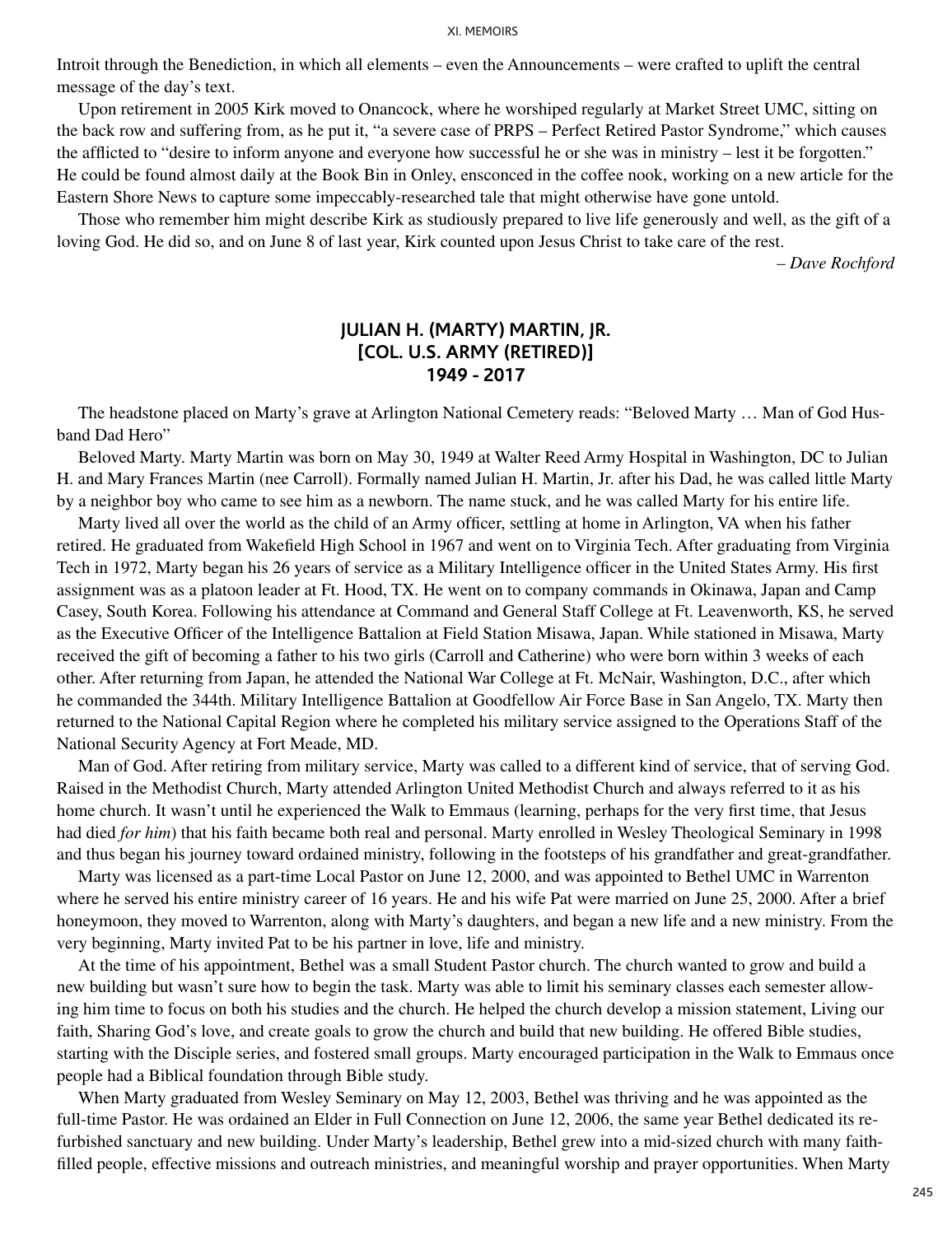retired in June 2016, Bethel Church was still growing in faith and ministry. Looking back over his years of ministry, he said it was most important to him that people developed a deep and abiding relationship with Jesus. Marty believed, like John Wesley, that Bible Study, prayer and small groups were instrumental for one to grow both in faith and relationship with God. "Since the beginning of time, God has called us into relationship," he preached on more than one occasion. Marty knew it was important to put that faith to work. He believed we should ask, "What would Jesus have me do?" rather than, "What would Jesus do?" Marty believed we should be the hands and feet of Jesus, and over fifteen summers, he and Pat led work teams to Pocahontas, VA to help the people of Tazewell County with home repairs and improvements. The relationships made with the people there endure to this day.

Husband Dad. Marty and Pat shared an extraordinary seventeen year marriage. They were two people brought together and joined together by God. From the very beginning, God was in the midst of their relationship and they strived to keep God there every day. Their love for God and for each other was evident to everyone they encountered. They were indeed life partners and ministry partners. It was rare to see one without the other. Marty was Dad to his beautiful daughters, Carroll and Catherine. He considered them a gift from God and he did his best to raise them as children of God. He was proud of them and supportive of them. He encouraged them and expected them to always do their best and follow their dreams. He loved them deeply and unconditionally. His girls were the joy of his life. Marty acquired adult children when he married Pat. (Paul Clear, Wendy and Justin Fleming, and David and Jessica Clear) He loved them unconditionally and treated them as his own. They too, came to love him and considered him their Marty. Over the years, along came five grandchildren who called him Granddaddy, a name he loved and a role he cherished. (Jay and Libby Fleming, Erica Clear, and Orion and Griffin Clear) He loved them all and enjoyed spending time with them individually, or all together at the annual Cousins Sleepover, a special summertime tradition where Marty and Pat gathered all the grandchildren under their roof and treated them to two days of fun and games, mini-golf, boating and swimming. In July 2018, Marty will become a Granddaddy once again when Carroll Martin and her husband, Michael McMillon welcome their first child. Carroll was able to tell Marty about this expected new baby just before God welcomed him Home. The smile on her Dad's face at hearing this sweet news is a priceless, precious memory to Carroll.

Hero. Marty Martin was larger than life in so many ways. He was a tall, handsome man, with a warm personality, a welcoming smile, a deep resonant voice, and a hearty laugh. Marty was a man of his word and a person of unquestioned integrity. He was a wonderful teacher and preacher. He was passionate about opening the scriptures to others, and he had a keen ability to help people "connect the dots". Marty loved all aspects of ministry: teaching, preaching, pastoring, administration, working with his hands, working with the little ones, the middle ones and older folks. He loved taking the youth out on his ski boat, PS I Love You, at least twice each summer. He loved the little ones when he sat on the floor with them each Sunday morning sharing a special message just for them. He enjoyed spending time with older members of the congregation, listening to them and learning from their wisdom. Marty and Pat brought special friends, Stretch  $\&$ Gracie to life through clown ministry and together they told the story of God's great love for people in new and different ways. Whatever Marty could do to open someone to understanding the Scriptures, he did. Through the years, Marty was called on to share his gifts of leadership and administration to help other churches explore their own ministries, create mission and vision statements, and build goals to advance their churches and the Gospel. Marty was a hero to many: his country, his family, his children and grandchildren, the children and youth at Bethel, and countless others who experienced his love, warmth and encouragement over the years.

Marty's Call verse was Isaiah 43:1 Fear not, for I have redeemed you. I have called you by name, you are mine. He heard God speak those words to him as he contemplated serving God in pastoral ministry; and his Virginia license plate was ISAI 43-1, a reminder to him of God's words spoken through the prophet Isaiah. Marty died on October 27, 2017, suddenly and without warning, leaving us breathless. Certainly, Marty heard God speak those words to him once again as God welcomed him home. His death created a huge void in so many lives. Hundreds attended his Celebration of Life and burial, a tribute to the many lives he touched. Marty may be gone in body, but his spirit lives on in all of us. Forgive, serve, love, laugh and give thanks with a grateful heart.

Beloved Marty. Man of God. Husband Dad Hero

*– Patricia Martin*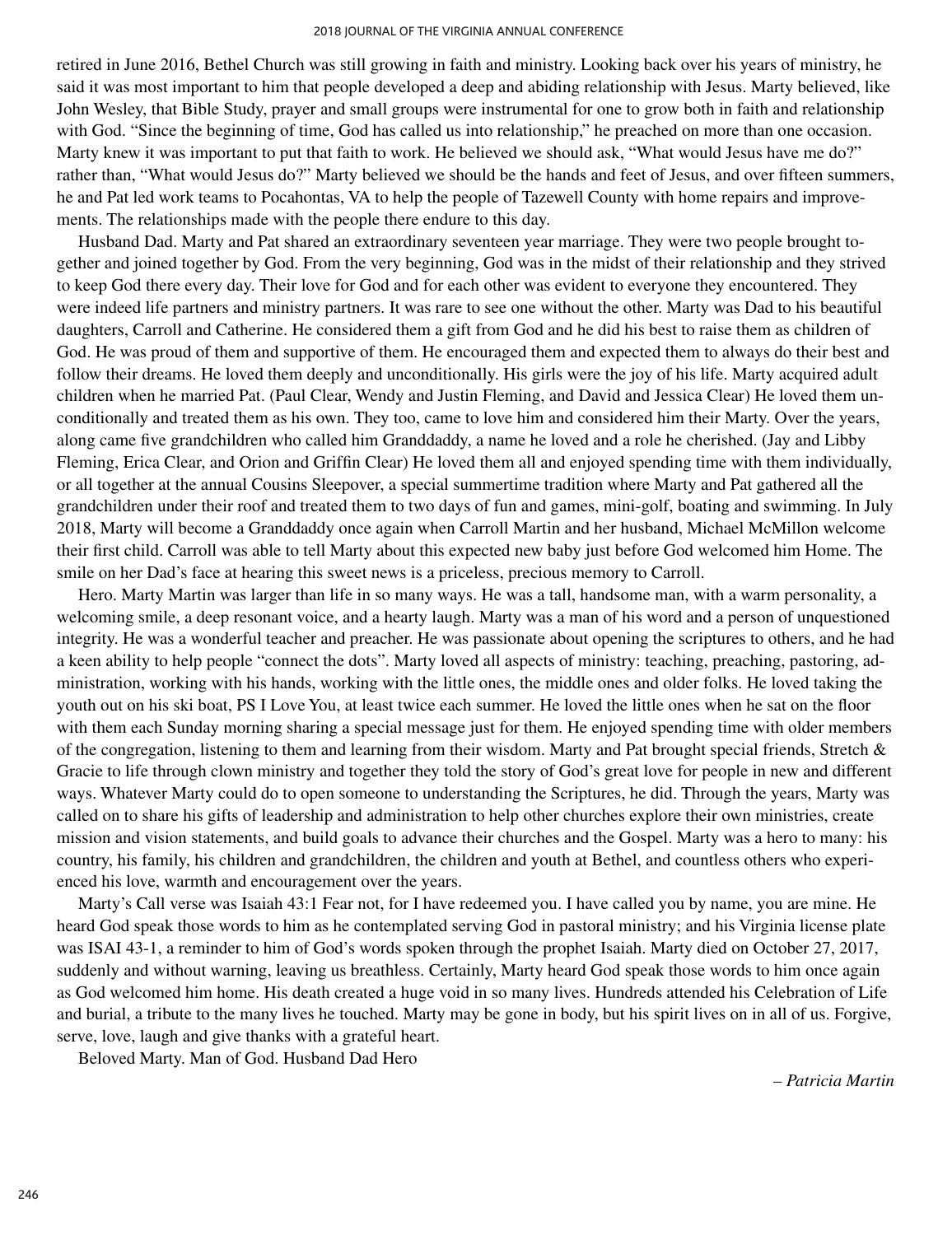#### **ALLEN DANIEL MINTER 1924 - 2018**

Reverend Allen Daniel Minter, 93, passed away on February 16, 2018. He was preceded in death by his parents, Charles E. Minter, Sr. and May B. Minter, a sister Corinne Spencer and a brother Charles E. Minter Jr.

He is survived by a son, Allen Minter, Jr (Trish), a daughter, Janet Minter, his wife, Shirley J. Minter and her four daughters, Joyce Williams (Noah), Jadell McPherson (Bill), Adena Seitz, and Jeanene Milanak, eighteen grandchildren, eight great grand-children, a sister, Flora Grahm , and two brothers, Richard (Helen), and Jimmy.

He was a World War II Army veteran and served in India, China, Guam and Okinawa with B-29s.

Upon graduation from Randolph-Macon College, he entered the ministry of the Virginia Conference of the United Methodist Church where he ministered for 38 years. He served Mechanicsville, Irvington-Lancaster, Westmoreland, McKenney, Parkview in Newport News, Providence in Richmond, Charles Wesley in McLean, and Dunn Loring.

Allen was an Eagle Scout and served for two years as a District Scout Executive serving eight counties in Virginia. After retiring from the ministry, Allen served as a police communication assistant with the Fairfax County Police Department for 14 years.

#### **FRANK JOSEPH MITCHELL 1927 - 2017**

The Rev. Dr. Frank Joseph ("Joe") Mitchell, 90, of Durham, NC, died peacefully in the company of his family on July 25, 2017 at Duke University Hospital after a short battle with pneumonia complicated by congestive heart failure. Joe remained basically "himself," though frail, through the weekend before he died, visiting with family and friends at his home at Croasdaile Village United Methodist Retirement Home. He faced death with acceptance, and the end came as he wanted it to -- swiftly yet gently. The family is grateful for his courageous and inquisitive spirit, his commitment to truth and justice, and the intellectual acuity he retained till the end. A vivid person with strong views on many subjects, he was also unfailingly devoted to his family. Those who knew and loved him will never forget him.

Joe was born on February 12, 1927, in Fairfield, Alabama to Seth Hamilton Mitchell and Effie Schmitz Mitchell. The youngest of three sons, he grew up in a blue collar family, as his father and several of his uncles were employed by the United States Steel Corporation in the Birmingham area.

Joe graduated at the top of his class from Fairfield High School in 1944. Too young at 17 to follow older brothers Jesse LaFayette Mitchell and Seth Hamilton Mitchell, Jr. into military service (mother Effie would not sign the papers for an early enlistment), he bided his time working in one of U.S. Steel's Birmingham blast furnaces until he turned 18 in February of 1945.

Two days before his birthday, Joe enlisted as a hospital corpsman in the United States Navy. Joining the service near the end of World War II, he never left the mainland U.S., leading his family later to joke that he was a hero of the "inland navy." After discharge in 1946, he followed his brothers to the Alabama Polytechnic Institute (API; now Auburn University), where he graduated with a degree in history education in 1950.

Having been president of the Wesley Foundation at API/Auburn, Joe followed a call to the Methodist ministry and enrolled in 1950 at Duke Divinity School, where he earned his M.Div. in 1953. With liberalizing views on race and uneasy about returning to Alabama, he chose to be ordained in the Virginia Methodist Conference. Between 1953-1958, he served as pastor at Chamberlayne Heights Methodist Church in Richmond (where he took several public stands in favor of racial equality in the wake of the 1954 Brown v. Board decision) and Tabernacle Methodist Church in Pungo. Rural Princess Anne County being a lonely place for a single young minister, in 1958, Joe left the pastorate to enroll in the doctoral program in Religion at Duke.

Early in his first semester back at Duke, Joe met History doctoral student Norma Anne Taylor, just arrived from Norfolk, Virginia as a graduate of the College of William and Mary. A speedy courtship ensued, featuring many trips to Durham's "Blue Light" restaurant, where Joe bought Norma a hamburger and milkshake and drank coffee himself to save money. They were engaged in the spring of 1959 at the Carolina Inn in Chapel Hill and married on September 5, 1959 at Park Place Methodist Church in Norfolk, VA. They spent their early years of marriage in Durham, living during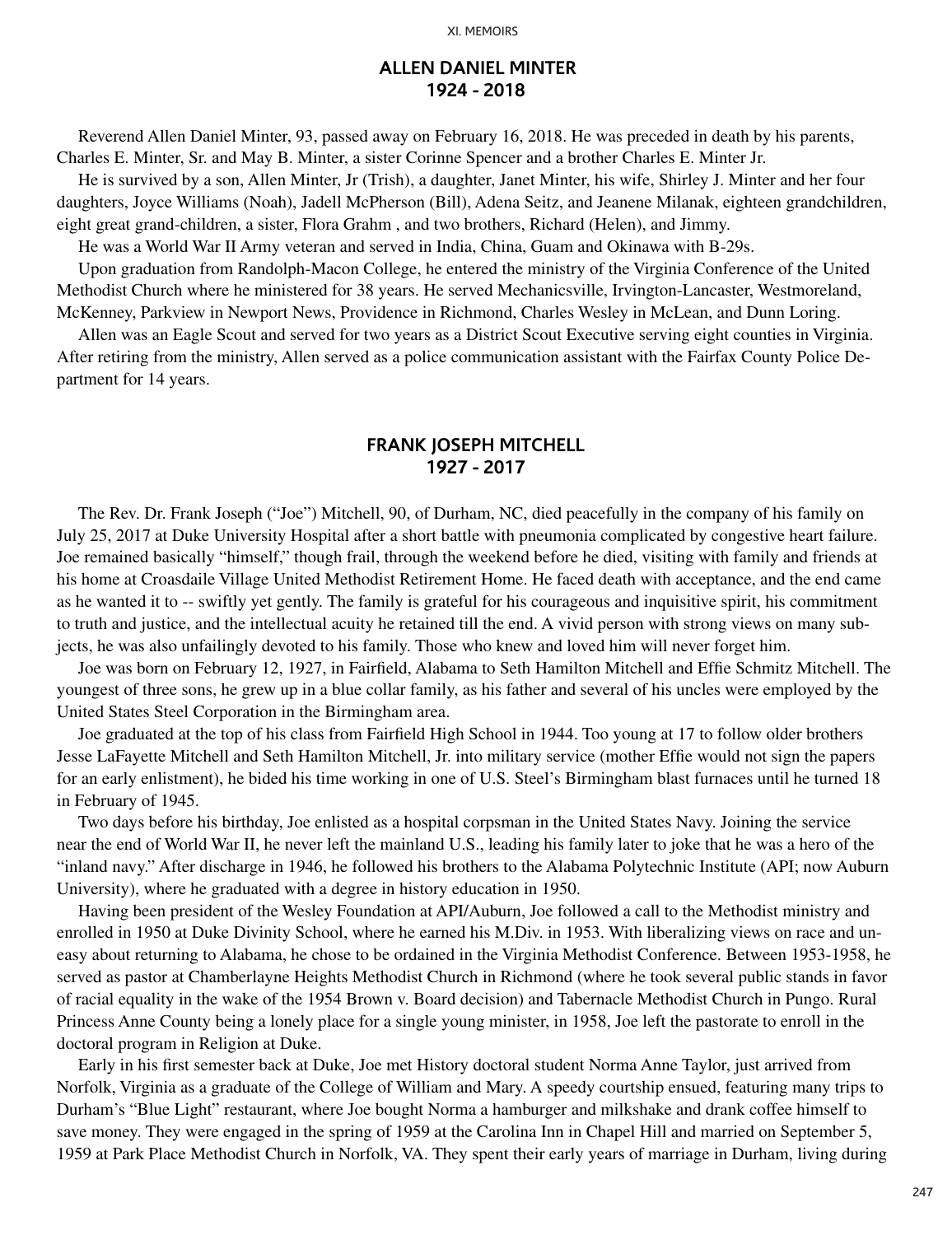1959-60 in the Methodist Student Center building while Joe worked as an assistant to the Rev. Art Brandenburg. Joe became active in the civil rights movement, picketing the segregated Center Theater with others from Duke in 1961.

Joe earned his Ph.D. in Religion at Duke in 1962. In 1961-62, he taught religion at Carleton College in Northfield, Minnesota. From there, he and Norma moved to Union College (Methodist) in Barbourville, Kentucky, where he served as Campus Minister and Assistant Professor of Religion from 1962-65. In 1965, he took a position as Professor and Chair of the Religion Department at Central Methodist College in Fayette, Missouri. Their daughter Anne Virginia was born there in 1967.

In 1970, lured by the offer of a dramatic salary increase and faculty positions for both him and Norma at Troy State University in Troy Alabama, Joe returned to his native state. Censured by the American Association of University Professors (AAUP) for abrogations of academic freedom, Troy was eager to prove it could recruit AAUP members to its faculty. Having served as an AAUP chapter president, and coming highly recommended by a former Duke friend then on the Troy State faculty, Joe was an attractive candidate. His and Norma's membership in Phi Beta Kappa added to their appeal.

At Troy State, Joe chaired the Department of Religion and Philosophy from 1970-1976 but ran afoul of the university's president, Ralph Adams, and found himself moved to the Classics Department. In 1979 he helped lead a campaign secure faculty raises. Although the president's resulting efforts to have him fired in the spring of 1980 failed (partly thanks to support he received from the Alabama Education Association, the AAUP, and student journalists at the campus newspaper), Joe was moved to the History and Social Sciences Department, where he finished out his teaching career. Undaunted, Joe remained a constant thorn in the Adams administration's side. In the 1980s, he and Norma joined a movement to organize a faculty senate, of which she became the first full-term president.

Meanwhile, Joe was revered as a provocative teacher who challenged students to take critical approaches to religious topics. It was said that he once threw a Bible on the classroom floor to prove a point about it being a product of human hands. Whether or not this was true, students -- even in a conservative south Alabama environment -- found much to respect in Joe's sharp intellect and deep commitment to their learning.

In Troy, Joe and Norma were members of First United Methodist Church, where every Sunday found them on the third pew in the center section immediately in front of the pulpit. For many years, Joe taught the Covenant and New Covenant Sunday School classes, bringing his intellectual and critical approach to faith into the Sunday School curriculum.

Troy was also were he and Norma reared daughter Anne Virginia from age 3 to her graduation in 1985 from Charles Henderson High School. As a feminist who read Betty Friedan and passionately supported and encouraged his wife's professional academic career, he carried his full share (and sometimes more than that) of parenting duties and was an energetic and engaged father. Many afternoons would find him throwing baseballs; kite-flying; bike riding; playing tennis, Rook, or Monopoly; or building an electric train layout with Anne. He taught her to use tools, crawl under the house to troubleshoot the plumbing, and insert a stick in the butterfly valve to start the balky engine of his beloved, but somewhat dilapidated, '65 Mustang. He and Norma served as PTA co-presidents and followed their daughter to south Alabama high school football stadiums to hear her play trombone in the Charles Henderson High School Blue Machine marching band. When Joe fulfilled a lifelong dream to earn his private pilot's license in the late 1970s, Anne enjoyed learning the pilot's alphabet and flying with him to nearby Brundidge, AL as the only passenger he ever took up.

Ever the math whiz, Joe embraced the computer revolution as a way to conduct quantitative analysis of historical topics. First with punch cards and reams of green and white tractor-fed paper, and later with a database he designed and programmed himself, Joe collected and standardized information on Methodist bishops (a topic on which he also wrote and self-published several books and became a recognized expert) and slaveholding Methodist clergymen. In the early 1980s, he became a fixture in the Troy State computer lab, practicing programming skills he learned in several computer science classes. Always frugal, he was thrilled in about 1983 to find a cheap computer (the famous Texas Instruments TI-994a) to buy for home, and he and Anne enjoyed using it to practice writing simple programs in BASIC. Over the years, Joe continued to be fascinated by computers and electronics, and the advent of the Internet was a boon to this dogged researcher -- putting at his fingertips information he had long been accustomed to digging out of archives. His computer screen was filled with open documents on the day of his death, and one of his favorite possessions at the end of his life was his iPad.

In 1989, Joe retired from teaching at Troy and re-entered the United Methodist pastoral ministry, accepting an appointment at the Covenant United Methodist Church in Chesapeake, Virginia. Thus he and Norma began a year of "com-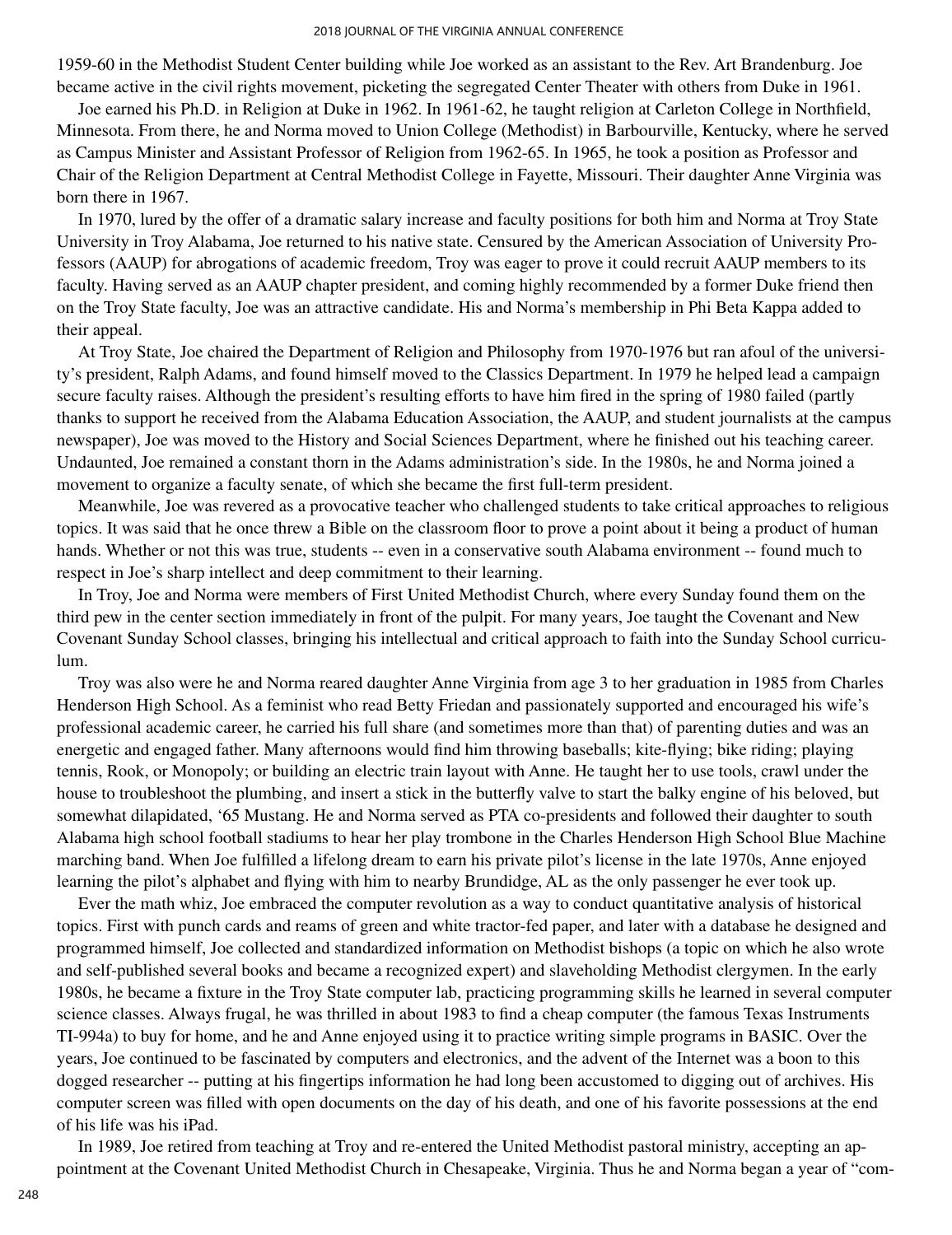muter marriage," as he moved into the huge Covenant parsonage on the Elizabeth River, and she remained in her faculty position at Troy. In his year at Covenant, Joe urged the church to develop an after-school program to serve the elementary school next door to the church, supported his daughter who was navigating her first year in graduate school at Chapel Hill, and cultivated many connections with Norma's extended family in the Tidewater area.

In 1990, Joe returned to Alabama, taking a cross-conference appointment in the North Alabama Conference as pastor of the Ensley First United Methodist Church in Birmingham. With an aging, dwindling white congregation in a giant church plant located in what had become a largely African American part of the city, Ensley First was a challenging appointment for any minister. With his own roots in west Birmingham, Joe connected easily with the small congregation in his two years as pastor, helping to prepare them for the eventual closure and sale of the church to an African American congregation a few years later.

After three years of commuting, Joe and Norma decided that Joe would retire completely and return to Troy. Always seeking a project, Joe next took up supervising construction of a new custom home for the two of them in Troy's Heritage Ridge subdivision. His daily visits to the work site in 1993 caught construction errors (like the lack of a drain in the slab under the laundry room) before they became significant problems.

In the fall of '93, Joe and Norma moved from the home they had bought in 1970 near the Troy State football stadium to the larger new house on Monticello Drive. From 1993 until Norma's retirement from Troy State in 1999, Joe worked daily in his study and played the role of "house husband," handling cleaning and cooking duties and caring for Norma's dogs and cats he claimed not to like.

In 2001, with two grandchildren, Evan David Whisnant and Derek Taylor Whisnant, having been born to Anne Virginia and her husband David Whisnant in Chapel Hill, Joe and Norma decided to return to North Carolina. On Evan's fourth birthday, they moved back to Durham, to a large home able to accommodate, among other things, Joe and Norma's 400 boxes of books and historical and family records.

Joe and Norma settled quickly into the Durham community, joining Epworth United Methodist Church, where Joe was soon teaching the Fellowship Sunday School class -- which he shepherded until 2016. For many years, Joe also regularly attended the "Grumps," a group of older men who met each morning at the McDonald's on Tower Drive. Since most of them were Republicans, Joe enjoyed goading them with his liberal Democratic politics. He actively participated in the Westwood Westerners, a local men's group that organized lectures on significant topics. He and Norma enjoyed traveling to the western National Parks and Canada with their longtime friends the Rev. Max and Ann Wicker, who lived in nearby Southern Pines, NC.

Having been an insatiable reader of everything from serious history to junk novels his whole life, he regularly visited the Durham County Public Library to bring home stacks of books. From 2014 until his death, he was the single best outside reader for son-in-law David's new Asheville history blog and eagerly awaited new installments to discuss over family dinners.

Coming to Durham provided him the welcome opportunity to become more involved in the lives of his grandsons. Joe regularly took them to get ice cream at Maple View Farm in Chapel Hill and set up an electric train for them under his and Norma's Christmas tree. A fierce ping-pong player, he bought them a table and taught them to play. He and Norma took several trips with Anne, David, and the boys -- to Lake Junaluska, the Blue Ridge Parkway, Florida, the North Carolina coast. They attended the boys' every performance and event and made possible many enrichments, including camps, concerts, music lessons, and season tickets to the Playmakers theater on the UNC-Chapel Hill campus.

In 2016, the boys and Joe worked through the summer to prepare for Joe and Norma's move to the Croasdaile Village retirement community, spending hours together sorting through files, books, and Joe's collection of old radios, telephones, clocks, computers, and other devices. Joe was proud to live long enough to watch both grandsons graduate from high school in Chapel Hill -- most recently Derek, the occasion of whose graduation at the Dean Smith Center on June 10, 2017 may have been his last social outing before his death.

After he and Norma moved to Croasdaile in September of 2016, Joe continued his research and writing projects. In his last weeks, he completed the final installment in his long series of short books about aspects of his family's history -- a narrative of the short life and sacrificial death of his first cousin Butch Nabers, an Army airman who drowned trying to save a fellow soldier after their damaged B-17 had to ditch in the Tyrrhenian Sea off the west coast of Italy in 1944. Joe was eager to share the work with his extended family and enjoyed a long conversation about it two weeks before his death with his daughter and son-in-law. His many writings on his own and family history provide a lasting legacy that the family will treasure.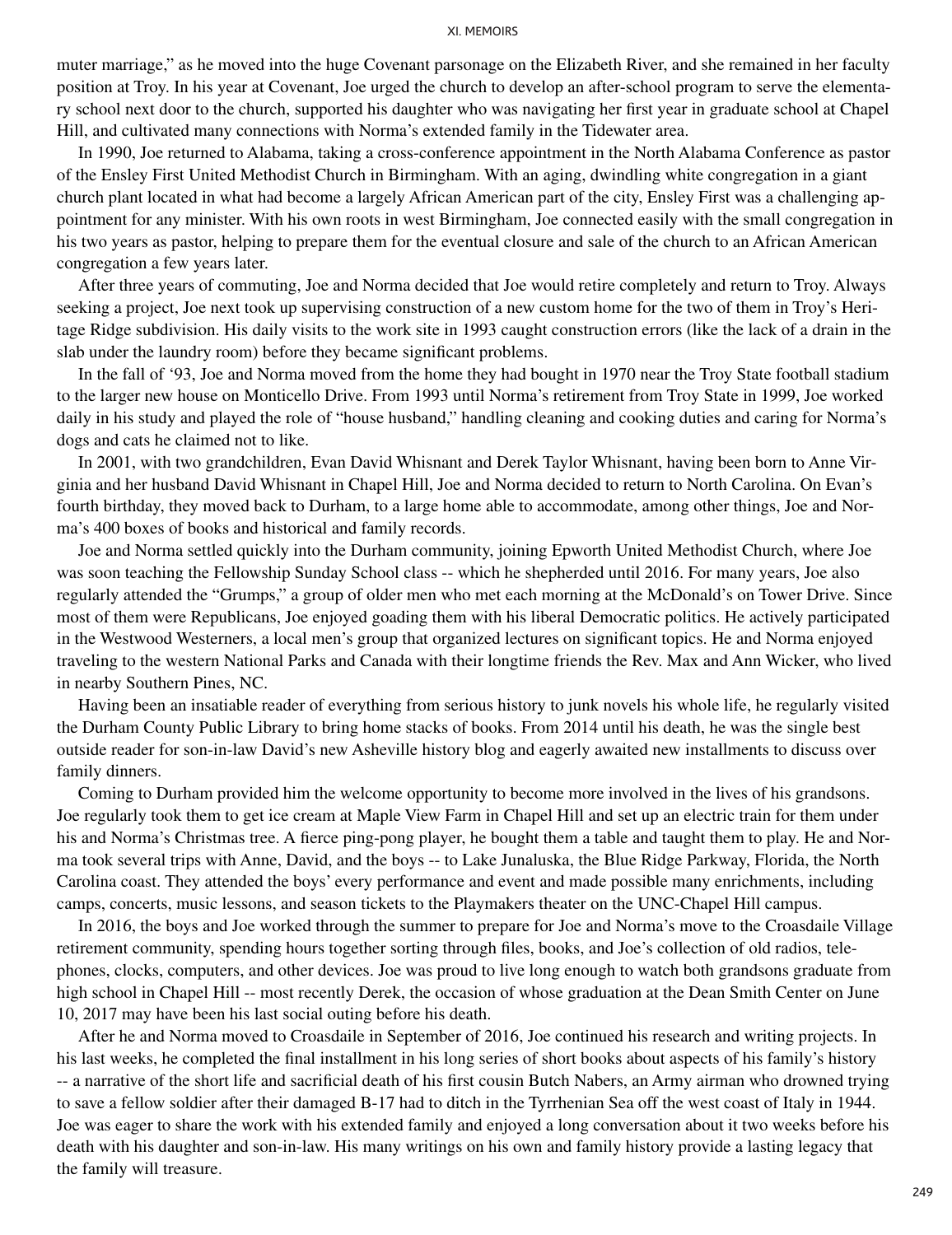In addition to his parents, Joe was preceded in death by his brothers Jesse L. Mitchell, Asheville, NC, and Seth H. Mitchell, Jr. and wife Kathleen, Corpus Christi, TX; and his brother-in-law Orville C. Taylor and wife Marie Taylor, Virginia Beach, VA. He is survived by his wife of almost fifty-eight years Dr. Norma Anne Taylor Mitchell; daughter Dr. Anne Virginia Mitchell Whisnant (Dr. David Whisnant), and grandsons Evan David Whisnant and Derek Taylor Whisnant, Chapel Hill, NC; sisters-in-law Faye Mitchell, Asheville, NC and Wanda Mitchell, Portland, TX; brother- and sister-in-law Randall H. and Joyce Taylor, Bluffton, SC; cousin Carolyn and Donald Lantz, Mechanicsville, VA; and cousins-in-law Jo Rhea and David Ford, Oxford, Alabama, and Dillie Culberson, Hueytown, AL. He is also survived by many beloved nieces, nephews, great-nieces and -nephews, and cousins.

*– By Anne Virginia Mitchell Whisnant*

### **JAMES E. POWELL JR. 1930 - 2018**

James Emerson Powell, Jr., was born in Washington, D.C, the son of James Emerson, Sr., and Ada Coe Powell on March 22, 1930. As a child he surrendered his life to Jesus Christ, and there at the altar, he felt the call to the ministry. He answered that call, completing his higher education at Randolph Macon College and the Candler School of Theology at Emory University. Jim was a fourth generation preacher. He began his ministry as Pastor of Ebenezer Church on the Stafford Charge, a church which was established by his great grandfather, Presiding Elder William Gwynn Coe. He served with honor and integrity at the following appointments: Annandale, Stafford Charge, Wayne Hills Charge, Galilee (Broad Run Farms), Arlington Forest, Jamieson Memorial, Chesapeake Avenue, Zion, Fairview, White Memorial, Charity, and Cradock.

While serving at Stafford, he met the love of his life, Virginia Eggleston. They served together as camp counselors at Camp Highroad. When rain put a damper on outside activities, Jim led the youth in indoor games such as square dancing. The kids had so much fun that when the weather cleared, they begged to stay inside! Some of Jim and Virginia's "dates" even included visitation of church members! Jim and Virginia were married for almost 60 years, often visiting in the community and working together in the church. Very much in love, they were often seen holding hands even as an older couple, and were an inspiration to others as well as to their family. Jim loved his children, Jim III, Laura, and Linda, among whose fond memories include family camping trips every summer. Camping in tents and in a popup camper in state parks, Disney World and even the backyard was the most fun this side of Heaven, and Heaven was a frequent topic of discussion and anticipation. Jim was a wonderful example of a Christ-follower to his children and to his children's spouses, Cheryl Powell, Ken Froberg and David Fylstra. And what great joy Jim took in his grandchildren, Sara, Andrew, Jonathan, Abby, Peter, and Rachel and in his great-grandchildren, Sapphire, Alice, Skyler, and Jackson!

Jim's greatest love was His Lord. His ministry was marked by the study of God's word, scripture memorization, the visitation of church and community members, jail ministry and evangelism. His character was marked by kindness, humility, gentleness and love. Jim was genuine, the same person at home as he was at church. He loved people, and he was so close to His Lord. Jim excitedly anticipated the return of Jesus Christ, and he often spoke and preached about His coming. Jim understood what it meant to follow Christ, to be led by the Holy Spirit, and to preach the word of God without compromise. His life verse was Galatians 2:20, "I have been crucified with Christ; it is no longer I who live, but Christ lives in me; and the life which I now live in the flesh I live by faith in the Son of God, who loved me and gave himself for me."

Jim Powell died January 22, 2018. Well done, thy good and faithful servant!

– *Written by his daughter, Laura Powell Froberg*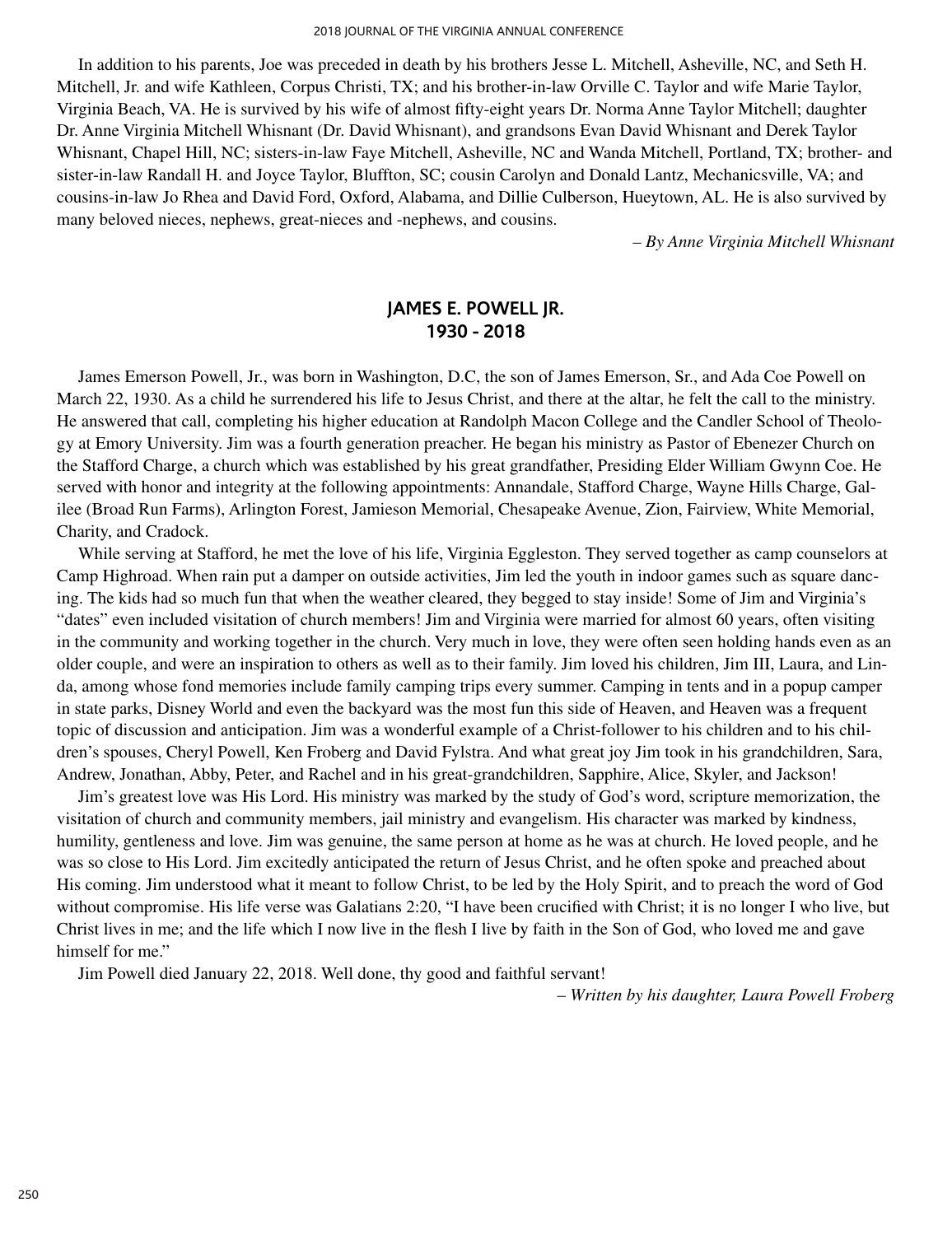#### **HERBERT K. SEEMANN 1945 - 2017**

The Rev. Herbert K. Seemann was born on May 30, 1945 and passed away on Monday, October 9, 2017. The Rev. Seemann was a resident of Bridgewater, Virginia at the time of passing. He had served his country in the United States Air Force.

He began his service in the Virginia Conference in 1978 at Greenbackville. He went on to serve Potomac in the former Ashland District, Saint Andrew's in the Alexandria District, Mount Pleasant in the former Norfolk District, Bethel-Saint Matthews in the former Rappahannock District, Mount Pisgah in the Harrisonburg District, Noland Memorial in the former Peninsula District, Franklin in the Danville District, Macedonia-Montague Avenue, Glovier Memorial in the Staunton District, and Huntington Court in the Roanoke District. He was placed on Clergy Medical Leave in 2005 and retired in 2010.

#### **BARBARA D. WARD 1934 - 2017**

Barbara Louise Dodd was born on December 3, 1934, in Lynchburg, Virginia. Her parents were Saylor Everret Dodd and Louise Phillips Dodd. Barbara was educated in the Lynchburg Public School system, graduating from E.C. Glass High School. Her childhood was filled with joy, centered in her church, her music and her love of dance. Her music found its expression in the violin, piano, organ and singing. While in college, Barbara was an assistant organist and children's choir director at the Memorial United Methodist Church. She graduated from Lynchburg College in 1956 and became a kindergarten teacher in the Lynchburg Public School System.

While a student at Lynchburg College, she met and became engaged to Gerould A. Ward Jr. Upon his graduation from Duke Divinity School, they were married. They served several churches: Court Street (as an associate pastor), the West Campbell Charge, and Brookville Church in Lynchburg, and the Smith Memorial Church in Collinsville. In 1986 her husband changed his ministry from the pulpit to ministry to persons with handicapping conditions.

While he was studying for his Master's Degree in Special Education at Virginia Commonwealth University and serving as the minister of St. Matthews UMC in Goochland County, Barbara taught music in the Goochland County Public School system. Gerould served as the director for two special appointments in the Virginia Conference: the Virginia United Methodist Agency and the Virginia United Methodist Family Services (UMFS). During Gerould's years of service, Barbara began to pursue her lifelong calling to ordained ministry. She participated in a seminar in Evangelism in the West Indies in Antigua. She then enrolled as a student at the Presbyterian School of Christian Education/Union Seminary. Upon graduation, she was ordained as a Deacon in the Virginia Annual Conference. She served as Ashland District Director of Evangelism and Church Revitalization. After six years there, she became the minister of Discipleship at Bon Air UMC in Richmond. While serving at Bon Air, Barbara suffered a heart attack — the first of several illnesses, including breast cancer and a series of strokes, which led to her retirement.

During the years of her illnesses, Barbara became an active member of and chaplain for the Order of St. Luke the Physician, where she became a disciple of the Rev. Doctor Rufus Womble, a longtime national and international leader in the Order of St. Luke. Upon Rev. Womble's death, she became a leader in the Richmond chapter of OSL which now has weekly services at River Road UMC.

One of the joys of Barbara's life was the publication of her personal witness in a book, One More River, which has had three printings. This book is the unfolding of Barbara's spiritual journey and is available from her husband at no cost.

Barbara and Gerould adopted two children — Sharon Virginia who is a medical doctor in Key West, Florida, and Allen Everette, who is a contractor in Hudson, Florida. They have four grandchildren: John Ward Henry of Richmond, Rachael, Iain and Aidan of Key West, Florida.

Barbara has been recognized nationally as a devout member of the Order of St. Luke. She will be remembered as a devoted minister's wife, a disciple fulfilled by her service as a ordained deacon, and as a spiritual inspiration for her family, her local church and to all who would listen to her passion for the ministry of spiritual growth.

*– Submitted by her husband, Gerould*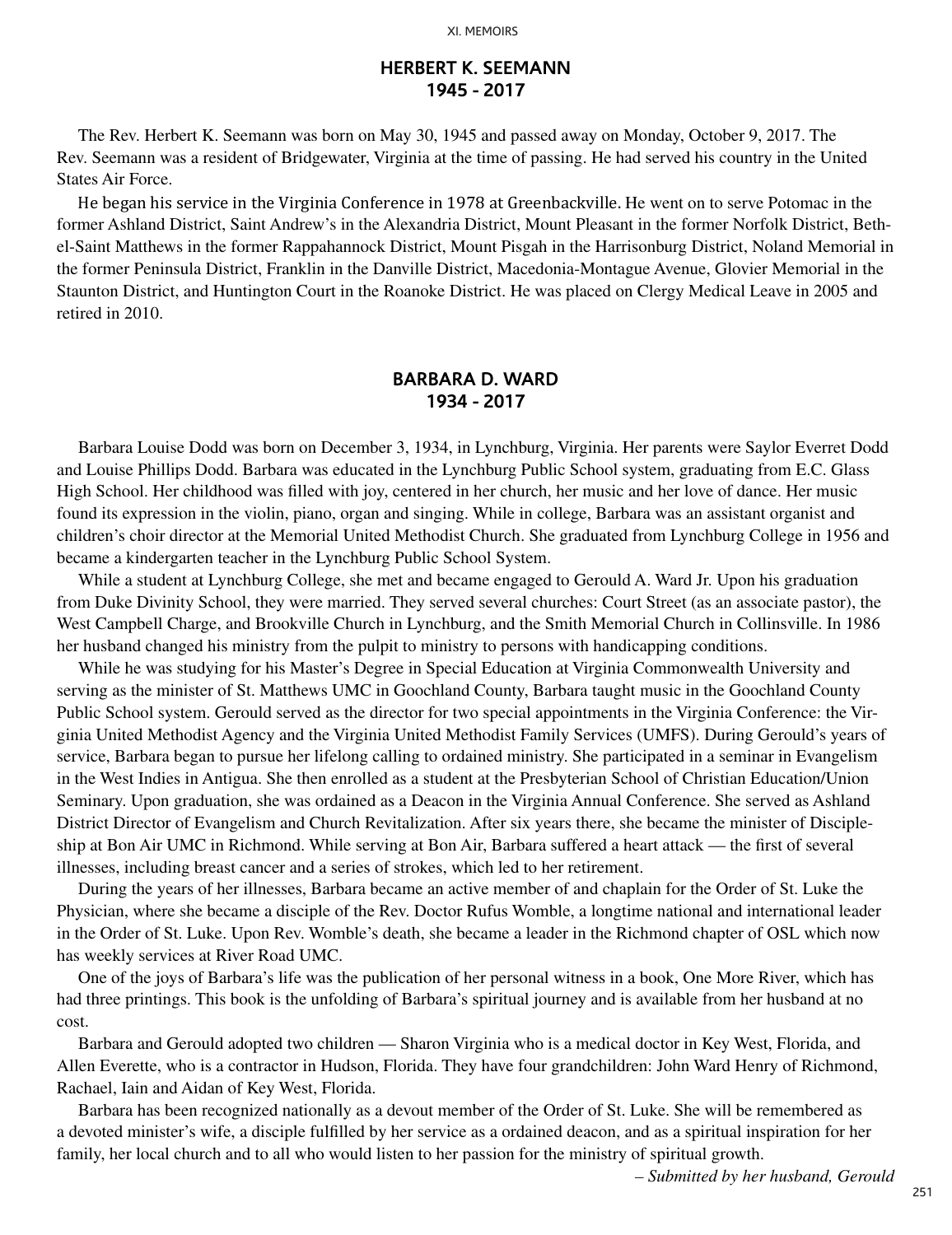#### **BETTY LOUISE WATTS 1923 - 2017**

Betty Louise Watts, 94, passed away peacefully on October 28, 2017.

Miss Watts was born in Portsmouth, the daughter of the late Edward P. Watts, Sr. and Louise Wilson Watts. As a consecrated Diaconal Minister in the United Methodist Church, she served, faithfully, various United Methodist Churches in Hampton, Richmond, Winchester, and most recently in Williamsburg.

Her ministry as a Director of Christian Education touched the lives of many. Shaped and influenced by her Christian example and her leadership, Betty's legacy continues in the churches she served. She loved her Lord, and she thrived in teaching others about his love for them.

She is survived by a nephew Stephen E. Watts and his wife Margaret Fox Watts of Virginia Beach. She is also survived by a nephew, Edward Clayton Watts; niece, Rev. Peggy Watts Jefferies and her husband Rev. Bruce Jefferies; and numerous great-nieces and great-nephews. Besides her parents, she was predeceased by a brother, George Wilson Watts and wife Jean McCartney Watts; sister-in-law, Virginia Matthews Watts; and niece, Nancy Watts.

### **DAVID STEEL WILLIS 1922 - 2017**

Rev. David Steel Willis, Jr., 94, of 144 Patton Farm Road, Stuarts Draft, VA, passed away on Sunday, July 23, 2017 at Shenandoah Nursing Home in Fishersville.

Rev. David Willis was born on July 24, 1922 in New Bern, NC, the son of the late David Steel, Sr., and Esther Gray Willis. When he was 12 years old, his family moved from New Bern to Raleigh, NC which was quite exciting to him. David flourished and was proud of his North Carolina roots as he grew into a responsible Christian young man.

As a teenager attending Needham Broughton High School in Raleigh, David was active in sports, was an excellent student and graduated with honors. Additionally, he was honored by his student peers as Mr. Needham Broughton during his senior year. David began his college studies at North Carolina State in Raleigh in their horticultural program. It was during this year at NC State he received the Lord's call to become a minister. With the Lord's calling to ministry, he transferred to Duke University in Durham, NC. He graduated from Duke with a B.S. Degree. For his graduate work, he was accepted to Yale University where he received his Masters of Divinity Degree in the Spring of 1946.

During his last year at Yale he was introduced during a blind date to a local Jr. College student Elinor Marion Fall. For David, it was love at first sight. For Elinor, it took a bit longer but love did flourish. They married on June 4, 1946 and proceed immediately to honeymoon and venture across country to Falls River Mills, California. It was here David and Elinor began their married life. It was here David began his ministry and literally built his first Methodist Church from the ground up. Thus began the journey of the next 50 years of their married life and ministry. It was here they had two children, son, Jonathan and daughter, Beth. They were very happy in California but began to miss their family on the East Coast. After five years in CA and successfully building the church and its membership, David and his growing family moved back East and joined the Virginia Methodist Conference.

The state of Virginia was considered a half way point between David's family in NC and Elinor family in MA, although, it was believe they just loved the State of Virginia! Almost, immediately upon moving back East, they had their third child and son, Charles (Chuck) and within another 2 years followed their fourth child and son, David, III.

David loved rural churches and sometime served as many as four rural Methodist churches at a time! Some of the Virginia Methodist Church locations they served were: Stevensville, Capron, Portsmouth, Chincoteague, Alexandria, Waynesboro, Danville, Roanoke, Annex and Churchville.

Once they arrived into the Shenandoah Valley area to serve the Methodist Church in Annex, they both realized, if at all possible, this beautiful area of Virginia and its warm folks were where they wanted to continue to serve and ultimately retire. Their request and prayers were answered by the Virginia United Methodist Conference.

So, after 40 years of Methodist ministering, David retired from the Virginia United Methodist Conference into one of the newly purchased Virginia United Methodist Conference retirement pastoral homes in Staunton, VA. They were able to comfortable live and continue to serve the Lord in their beloved Valley throughout their retirement years. Their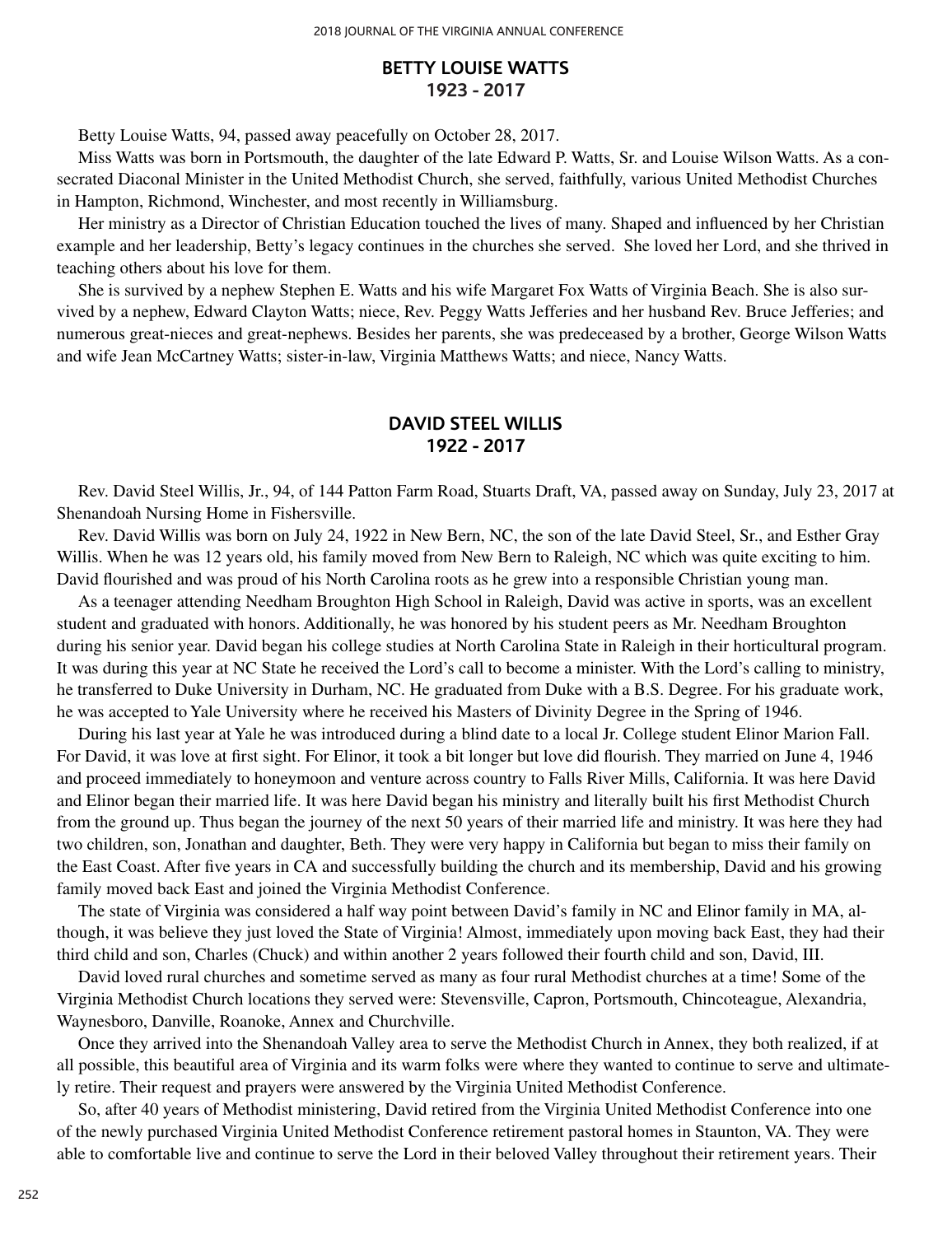retirement lasted 30 years!

Rev. Willis loved fulfilling God's work on earth. He cherished his family and was a good provider. He cared deeply about his Christian friends. He totally enjoyed everything outdoors whether he was fishing, hunting or tending his well-kept vegetable gardens. David will be remembered for his easy smile and contagious laughter. He loved people but equally enjoyed his quiet meditation and Bible study time. He will be missed by his family and friends, however; they know he is right where he wanted to be with his Lord and Savior for eternity. As he said about a week before he passed on, "The Lord has come to me. He is coming shortly to take me with him. I have worked my whole life on earth for the day when I will be with the Lord in heaven. Hallelujah!"

Within 8 months of David's passing into the hands of his heavenly Father, David's beloved wife of 71 years, Elinor past away in March of 2018. They are now in heaven together and singing, "Hallelujah!". David and Elinor sadly had lost their oldest son, Jonathan in 2015 after his valiant 16 year fight with cancer. They are survived by their much loved children: daughter, Beth Daisey, his two sons, Chuck Willis and David S. Willis, III. They have nine cherished grandchildren and 11 great grandchildren to continue their legacy on earth.

If you wish, memorial contributions may be made to Advancing Native Missions (ANM), P.O. Box 5303, Charlottesville, VA 22905 or Calvary United Methodist Church, 2179 Stuarts Draft Highway, Stuarts Draft, VA 24477.

#### **EDWARD H. WRIGHT 1928 - 2017**

Edward Herbert Wright was born on October 14, 1928, in the Bronx, New York, and died on August 14, 2017, in Hampton, Virginia.

Anticipating becoming a medical doctor, Ed attended and graduated from the Bronx High School of Science in New York. While a teenager, a Methodist pastor ministered to his family at the death of his father. It was then, inspired by the Rev. Wayne White (N.Y. East Conf.), Ed decided to become a minister.

He entered Western Maryland College (now McDaniel) in Westminster, Maryland, graduating in 1950. Studies at Western Maryland were interspersed with a variety of extracurricular activities and an active social life including a (later terminated) engagement. During his junior year he met the love of his life, "a silly freshman," Elizabeth Anne Schubert (Libby) whom he married after her graduation in 1952. In the meantime Ed attended Westminster (now Wesley) Theological Seminary receiving his Bachelor of Sacred Theology degree, after which he was ordained into the Methodist Church (now The United Methodist Church).

During his student days, Ed pastored his first church, Accotink. His mentor was the Rev. Clark Wood, a cigar-smoking character of a Methodist preacher. In 1951, Accotink was combined with Bethel and Silverbrook creating a three-point circuit, Hoadly. From that rural appointment, Ed went to Dunn Loring and Andrew Chapel (Fairfax County), a two-point circuit near Tyson's Corner which at that time was just beginning its transformation from rural to suburban. In 1960, Rev. Harold H. Hughes, Sr. invited Ed to be his associate at Arlington Methodist Church, a position Ed continued with Rev. Roland Riddick.

After his experience with these two saints, Ed was appointed to Charles Wesley Church in McLean. It was during his tenure here that Ed participated in the Poor People's Campaign with Martin Luther King and Jessie Jackson, much to the chagrin of some of the members of the Charles Wesley congregation.

Following these life-changing events, Ed decided to enter a year of studies while he contemplated his life ministering in the local church. Applying for and receiving a Masland Fellowship at Union Seminary, New York, Ed moved his wife and four children to a year in New York City, living at 121st and Broadway. He received a Masters of Sacred Theology (with emphasis on Psychiatry and Religion) from Union.

In 1970, some termed Ed's return to Virginia to Duncan Memorial on the Randolph Macon campus in Ashland, "the best appointment of the year." This was followed by a downtown church, Trinity, in Newport News, then 12 years at Sydenstricker, a suburban church in Springfield from which he retired in 1994. While at Sydenstricker, Ed was given the Southeastern Jurisdiction award in recognition of the most new members received on profession of faith.

Throughout Ed's 44-year career, an important focus was tending his flock and enabling them to participate in ministries in the church and community. When a parishioner came to him with a good idea, he always appointed that person "chair"